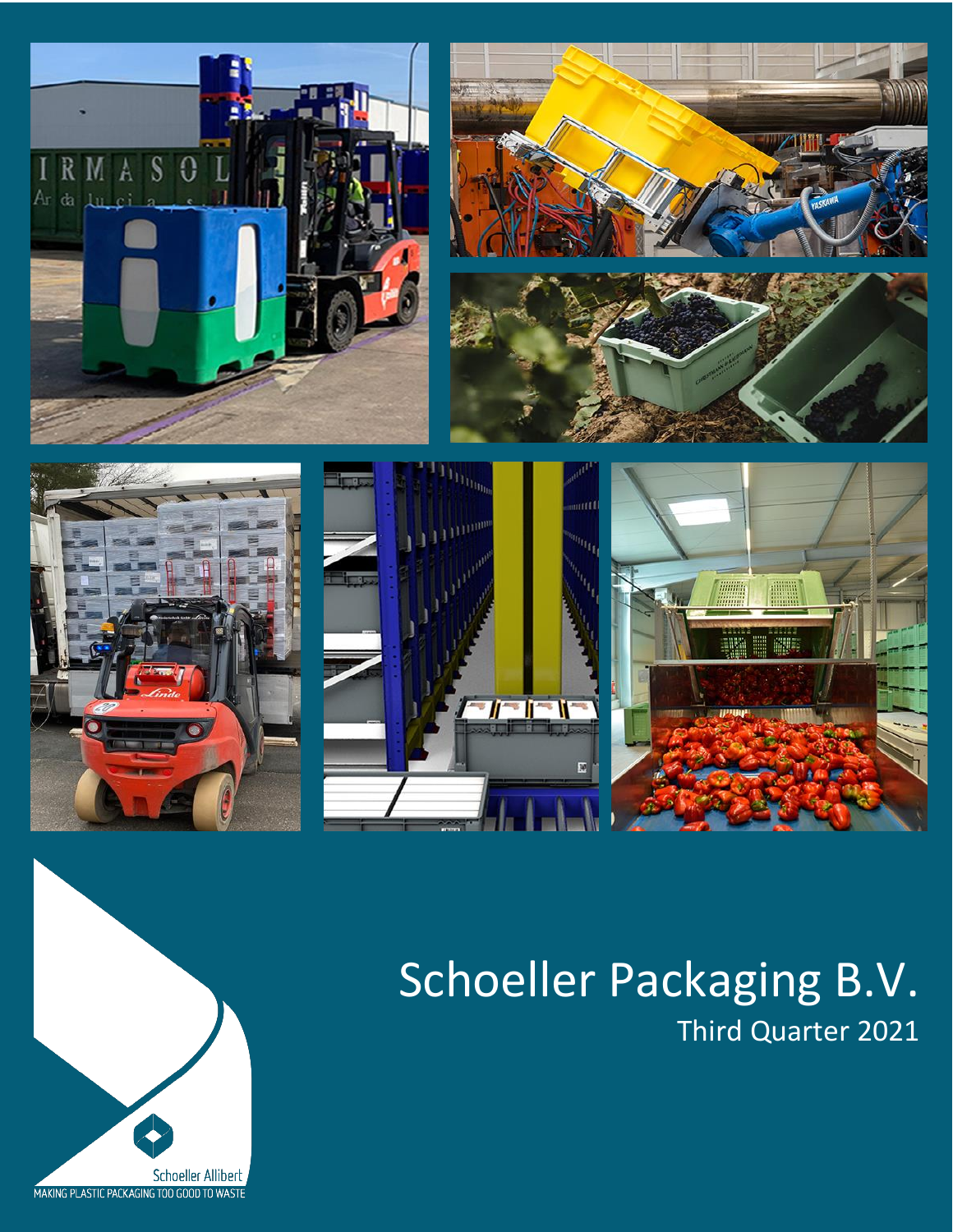# **Schoeller Packaging B.V. Third quarter ended 30 September 2021 Unaudited condensed consolidated interim financial statements**

# **Table of Contents**

**Cautionary statement:** The operating and financial review and certain other sections of this document contain forward looking statements which are subject to risk factors associated with, amongst others, the economic and business circumstances occurring from time to time in the countries and markets in which the Group operates. It is believed that the expectations reflected in these statements are reasonable but they may be affected by a wide range of variables, which could cause actual results to differ materially from those currently anticipated.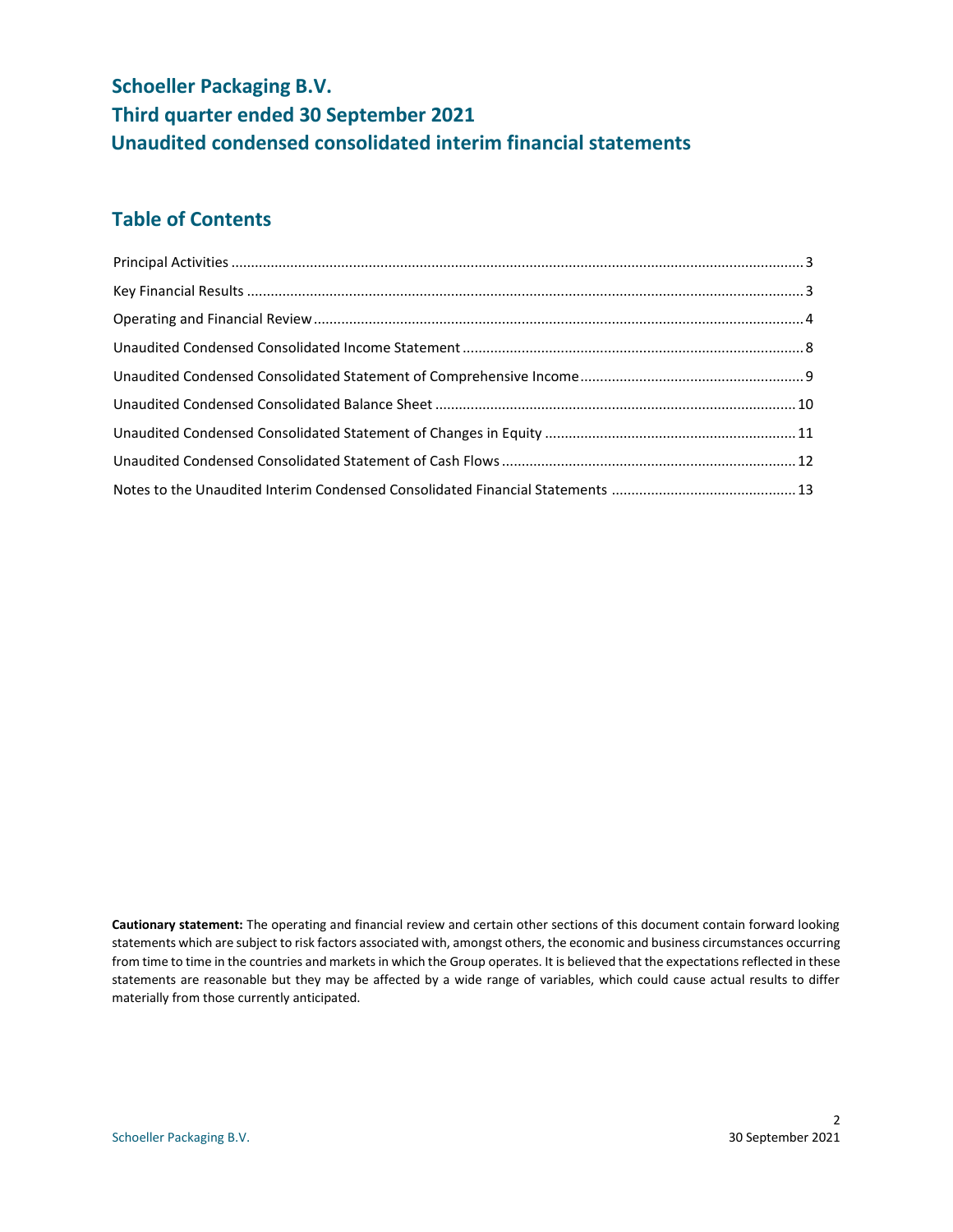### <span id="page-2-0"></span>**Principal Activities**

Schoeller Packaging B.V. (the "Company") and its subsidiaries (collectively, the "Group" or "Schoeller Allibert") is Europe's largest manufacturer of plastic containers and returnable transit packaging (RTP). Schoeller Allibert offers a wide range of products to meet the storage, handling and distribution needs of large and medium sized companies on a local, regional and global level. Schoeller Allibert employs approximately 2,000 people with the majority employed in Europe, where the Group has production and sales activities in over 20 countries.

Schoeller Allibert's products include tough stacking containers, rigid pallet containers (RPCs) for secure distribution, heavy-duty rigid and folding large containers (FLCs), pallets and dollies which have been designed to protect small, large or unusually shaped components; to timely deliver goods and, thanks to foldable or stackable units to save valuable space on return journeys. Manufactured to precise dimensions, to fit and function seamlessly with all handling equipment, Schoeller Allibert's containers are the ideal handling medium for automated warehouses and distribution centers. They promote a reliable and consistent flow, withstanding heavy unit loads and allow fast movement through automated storage and retrieval systems, thereby helping customers to speed handling operations, reduce logistics costs and eliminate packaging waste.

Schoeller Allibert has extensive expertise in a range of industries, including agriculture, automotive, food and food processing, beverage, retail, industrial manufacturing and pooling. With more than 50 years of experience in developing industrial reusable packaging, Schoeller Allibert has built leading market positions by understanding its target industry sectors and applying extensive expertise to design and implement customized industrial reusable packaging solutions that address industry specific handling, logistics, storage and retrieval requirements.

### <span id="page-2-1"></span>**Key Financial Results**

The table below shows the Group's key consolidated financial results for the three and nine months ended 30 September 2021 and 2020:

|                                           |         | <b>THREE MONTHS ENDED 30 SEPTEMBER</b> |          | <b>NINE MONTHS ENDED 30 SEPTEMBER</b> |
|-------------------------------------------|---------|----------------------------------------|----------|---------------------------------------|
| <b>EUR'000</b>                            | 2021    | 2020                                   | 2021     | 2020                                  |
|                                           |         |                                        |          |                                       |
| Revenue                                   | 169,728 | *120,380                               | 440,755  | *375,986                              |
| Revenue growth                            | 41,0%   | $-9.8%$                                | 17,2%    | $-0.6%$                               |
| Operating profit                          | 7,275   | 6,370                                  | 17,427   | 17,712                                |
| Operating profit as % revenue             | 4.3%    | 5.3%                                   | 4.0%     | 4.7%                                  |
| <b>Adjusted EBITDA</b>                    | 18,189  | 16,406                                 | 50,244   | 48,117                                |
| EBITDA as a % of revenue                  | 10.7%   | 13.6%                                  | 11.4%    | 12.8%                                 |
| Profit (loss) before income taxes         | 731     | (241)                                  | (2, 273) | 324                                   |
| Net capital expenditure                   | 19,630  | 4,099                                  | 39,702   | 22,788                                |
| Net capital expenditure as a % of revenue | 11,6%   | 3.4%                                   | 9.0%     | 6.1%                                  |
| Cash generated from operations            | 40.997  | 13,217                                 | 59,955   | 39,912                                |

\*Figures are restated following a re-measurement of principal versus agent accounting for a customer contract. In 2020, a customer contract has been re-assessed and it has been deemed that the Group acts as an agent instead of a principal under IFRS 15 guidance.

The table below shows the Group's key other financial metrics as at 30 September 2021 and 31 December 2020:

|                                | AS AT 30 SEPTEMBER AS AT 31 DECEMBER |          |
|--------------------------------|--------------------------------------|----------|
| <b>EUR'000</b>                 | 2021                                 | 2020     |
|                                |                                      |          |
| Net working capital            | (36, 224)                            | (17,620) |
| Cash and cash equivalents      | 21.583                               | 33,500   |
| Total net loans and borrowings | 308,342                              | 299.688  |

Net working capital is defined as current assets (excluding cash and cash equivalents and receivables from related parties) less current liabilities (excluding current portion of loans and borrowings, bank overdrafts and payables due from related parties).

Cash and cash equivalents is defined as cash and cash equivalents on the balance sheet less bank overdrafts. Net loans and borrowings are defined as total current and non-current loans and borrowings less cash and cash equivalents.

3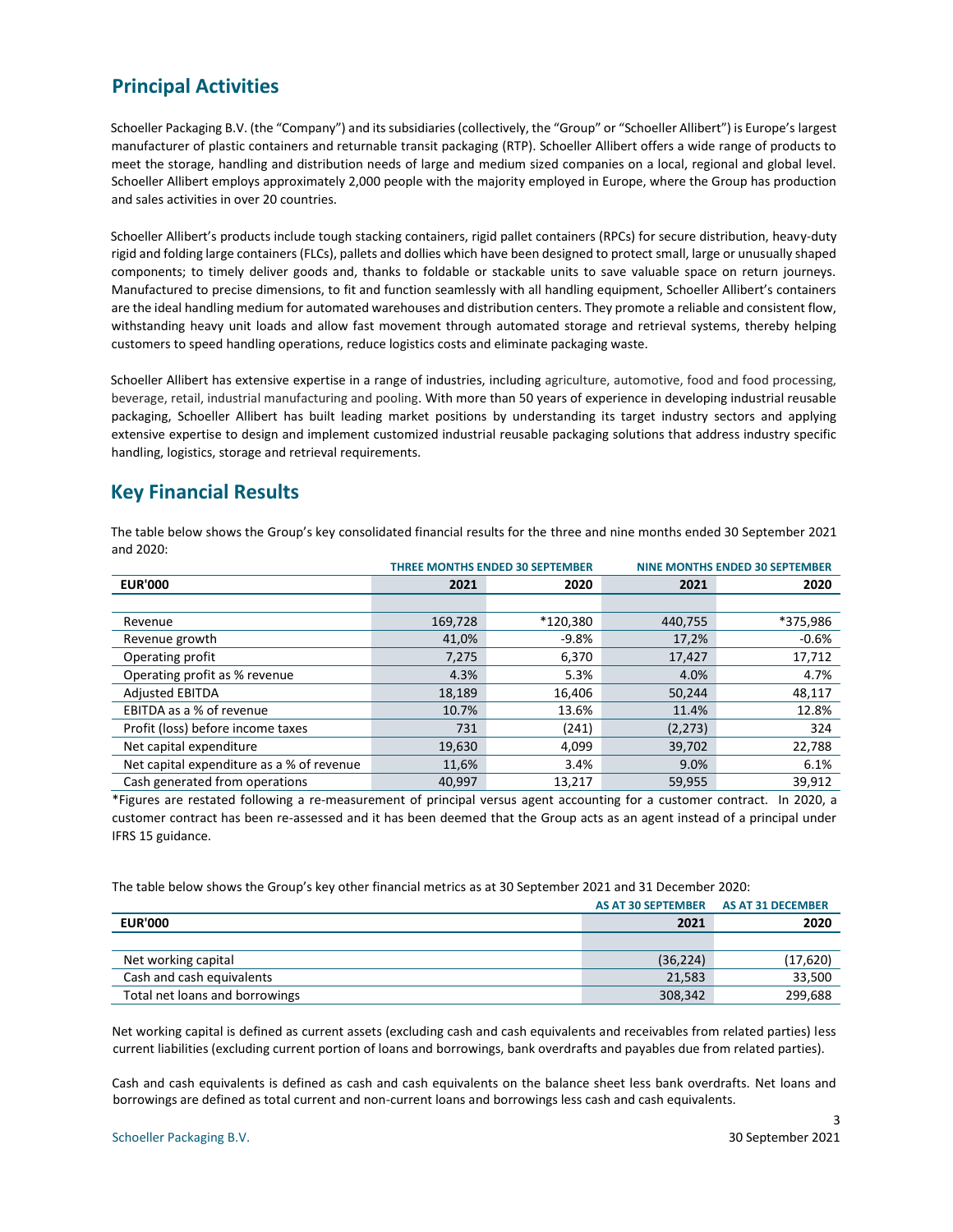## <span id="page-3-0"></span>**Operating and Financial Review**

#### **Revenue**

The table below shows the Group's operating segment revenue for the three and nine months ended 30 September 2021 and 2020:

|                                 | <b>THREE MONTHS ENDED 30 SEPTEMBER</b> |           |         | <b>NINE MONTHS ENDED 30 SEPTEMBER</b> |
|---------------------------------|----------------------------------------|-----------|---------|---------------------------------------|
| <b>EUR'000</b>                  | 2021                                   | 2020      |         | 2020                                  |
|                                 |                                        |           |         |                                       |
| Northern Europe                 | 33,375                                 | 23,704    | 85,325  | 82,660                                |
| Central Europe                  | 68,245                                 | 46,935    | 166,814 | 148,638                               |
| Southern Europe                 | 23,029                                 | 24.412    | 72.974  | 73,384                                |
| <b>United States of America</b> | 30,282                                 | 14,618    | 72,186  | 40,794                                |
| All Other Segments              | 14,798                                 | $*10.711$ | 43,456  | *30,510                               |
| <b>Total revenue</b>            | 169.728                                | *120.380  | 440.755 | *375,986                              |

\*Figures are restated following a re-measurement of principal versus agent accounting for a customer contract. In 2020, a customer contract has been re-assessed and it has been deemed that the Group acts as an agent instead of a principal under IFRS 15 guidance.

Operating segments are aggregated to the following reportable segments which include:

- Northern Europe: Includes the manufacturing of RTP products and the sale thereof in the Netherlands and Belgium, UK b and Ireland, Sweden, Finland, Latvia, Ukraine and Russia.
- × Central Europe: Includes the manufacturing of RTP products and the sale thereof in Germany, Austria, Switzerland, Czech Republic, Romania, Slovakia, Hungary and Poland.
- ٠ Southern Europe: Includes the manufacturing of RTP products and the sale thereof in France, Italy, Spain and Portugal.
- b United States of America (USA): Includes the manufacturing of RTP products and the sale thereof in the United States of America.
- ۶ All Other Segments: Includes pooling services and sale of products and technical support in Asia and South America.

Revenue in Northern Europe increased by EUR 9,671 thousand, or 40.8%, to EUR 33,375 thousand for the three months ended 30 September 2021 from EUR 23,704 thousand for the three months ended 30 September 2020. This increase in revenue was primarily attributable to higher volumes in pooling industry in the quarter partially offset by lower volumes in the food processing market and increased pricing across all markets.

Revenue in Central Europe increased by EUR 21,310 thousand, or 45.4%, from EUR 46,935 thousand for the three months ended 30 September 2020 to EUR 68,245 thousand for the three months ended 30 September 2021. This increase in revenue was driven by positive price development and higher performance in the industrial manufacturing industry offset by lower sales in the beverage market.

Revenue in the Southern Europe decreased by EUR 1,383 thousand, or 5.7%, from EUR 24,412 thousand for the three months ended 30 September 2020 to EUR 23,029 thousand for the three months ended 30 September 2021. This decrease was mainly coming from agriculture and retail market, partially offset by increased pricing in majority of the markets and increase in volume in automotive market.

Revenue in the USA increased by EUR 15,664 thousand, or 107.2%, from EUR 14,618 thousand for the three months ended 30 September 2020 to EUR 30,282 thousand for the three months ended 30 September 2021. This increase was attributable to higher pooling volumes and increased sales price related to pass through of higher resin prices.

Revenue in all Other Segments increased by EUR 4,087 thousand, or 38.2%, from EUR 10,711 thousand for the three months ended 30 September 2020 to EUR 14,798 thousand for the three months ended 30 September 2021. This increase is attributable to higher revenues from the international business.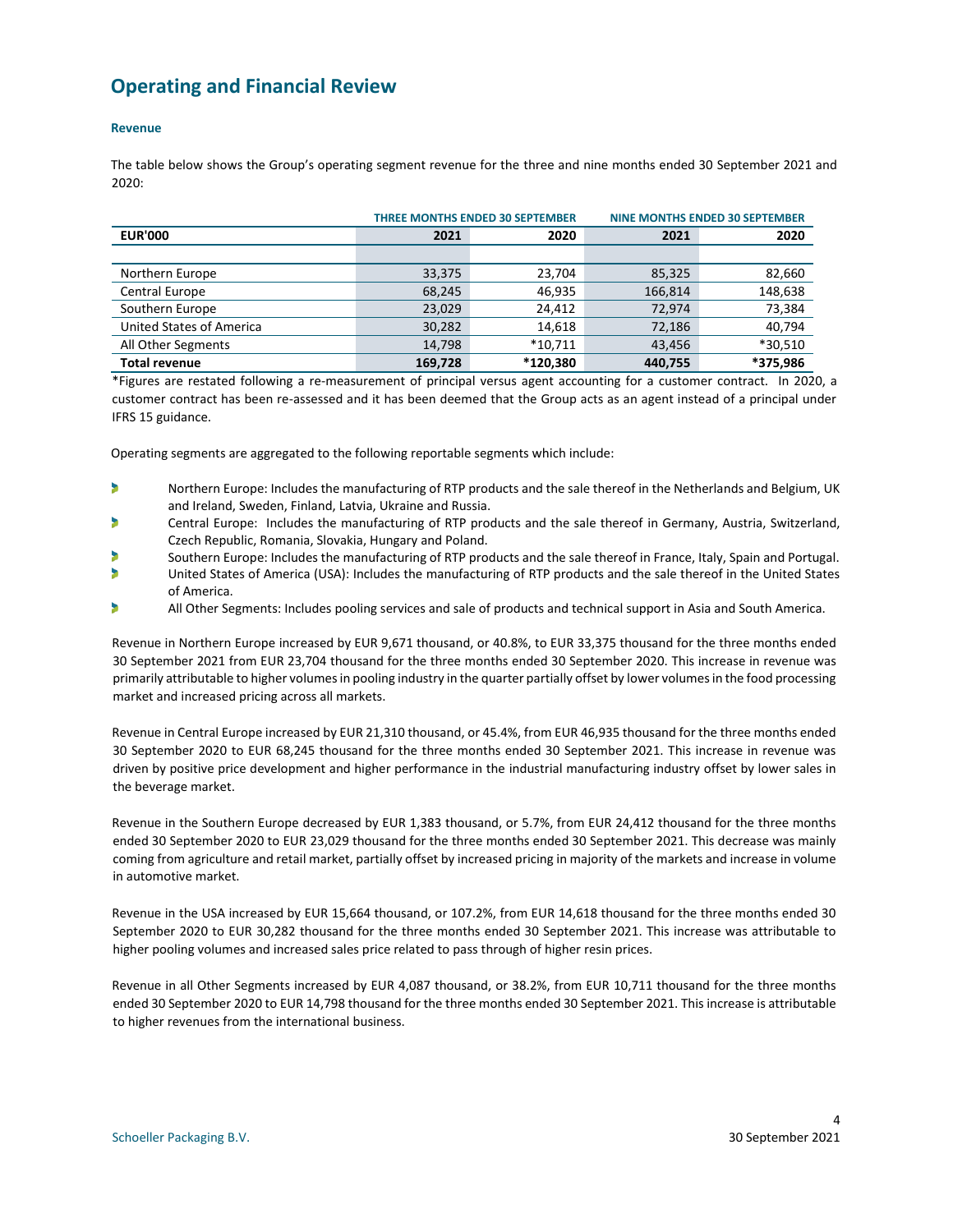#### **Operating result**

|                  |              | <b>THREE MONTHS ENDED 30 SEPTEMBER</b> |        | NINE MONTHS ENDED 30 SEPTEMBER |
|------------------|--------------|----------------------------------------|--------|--------------------------------|
| <b>EUR'000</b>   | 2020<br>2021 |                                        | 2021   | 2020                           |
|                  |              |                                        |        |                                |
| Operating profit | 7.275        | 6.370                                  | 17.427 |                                |

Operating profit increased by EUR 905 to EUR 7,275 thousand for the three months ended 30 September 2021 compared to EUR 6,370 thousand for the three months ended 30 September 2020. The higher profit resulted mainly from higher raw material prices partially offset by higher revenues.

The following table shows a breakdown of operating result by geographic segment for the three and nine months ended 30 September 2021 and 2020:

|                          | THREE MONTHS ENDED 30 SEPTEMBER |       |          | <b>NINE MONTHS ENDED 30 SEPTEMBER</b> |
|--------------------------|---------------------------------|-------|----------|---------------------------------------|
| <b>EUR'000</b>           | 2021                            | 2020  | 2021     | 2020                                  |
|                          |                                 |       |          |                                       |
| Northern Europe          | 1,315                           | 1,633 | 3,296    | 6,011                                 |
| <b>Central Europe</b>    | 6,426                           | 1,846 | 11,624   | 9,645                                 |
| Southern Europe          | (1,903)                         | 551   | (3, 313) | 253                                   |
| United States of America | (379)                           | (864) | 2,201    | 1,522                                 |
| All Other Segments       | 1,815                           | 3,204 | 3,618    | 281                                   |
| <b>Operating profit</b>  | 7,275                           | 6,370 | 17,427   | 17,712                                |

#### **Adjusted EBITDA**

The Company discloses Adjusted EBITDA as a non-IFRS performance measure. The Group defines Adjusted EBITDA as the operating result for the year excluding depreciation, amortisation and impairment, adjusting items and shareholder management fees. Items are disclosed as adjusting where it is necessary to do so to provide further understanding of the financial performance of the Group.

Adjusting items are items of income or expense arising from circumstances or events such as business combinations, closure of manufacturing locations, litigation settlements, certain shareholder exit fees or other items, that in all cases are assessed by management as material, non-recurring and requiring separate disclosure due to the significance of their nature or amount

|                                     | THREE MONTHS ENDED 30 SEPTEMBER |        | <b>NINE MONTHS ENDED 30 SEPTEMBER</b> |        |
|-------------------------------------|---------------------------------|--------|---------------------------------------|--------|
| <b>EUR'000</b>                      | 2021                            | 2020   | 2021                                  | 2020   |
|                                     |                                 |        |                                       |        |
| Operating profit                    | 7,275                           | 6,370  | 17,427                                | 17,712 |
| Adjusting items                     | 1,092                           | 845    | 3,734                                 | 2,389  |
| Shareholder management fees         | -                               | (250)  |                                       | 750    |
| Depreciation and impairment expense | 9,378                           | 8.970  | 27,643                                | 25,901 |
| Amortisation and impairment expense | 444                             | 471    | 1,440                                 | 1,365  |
| <b>Adjusted EBITDA</b>              | 18,189                          | 16,406 | 50,244                                | 48,117 |

Adjusting items increased by EUR 247 thousand from EUR 845 thousand for three months ended 30 September 2020 to EUR 1,092 thousand for three months ended 30 September 2021.

Adjusting items for three months ended 30 September 2021 relate to non-recurring items arising from:

- D EUR 0.6 million of consultancy fees for cost efficiency projects;
- ь EUR 0.3 million of site closure costs;
- Þ EUR 0.2 million of restructuring costs;

Adjusting items for three months ended 30 September 2020 relate to non-recurring items arising from:

- Þ EUR 0.6 million of employee severance costs;
- b EUR 0.1 million provision for Covid19 related costs;
- Þ EUR 0.1 million of bad debts write offs.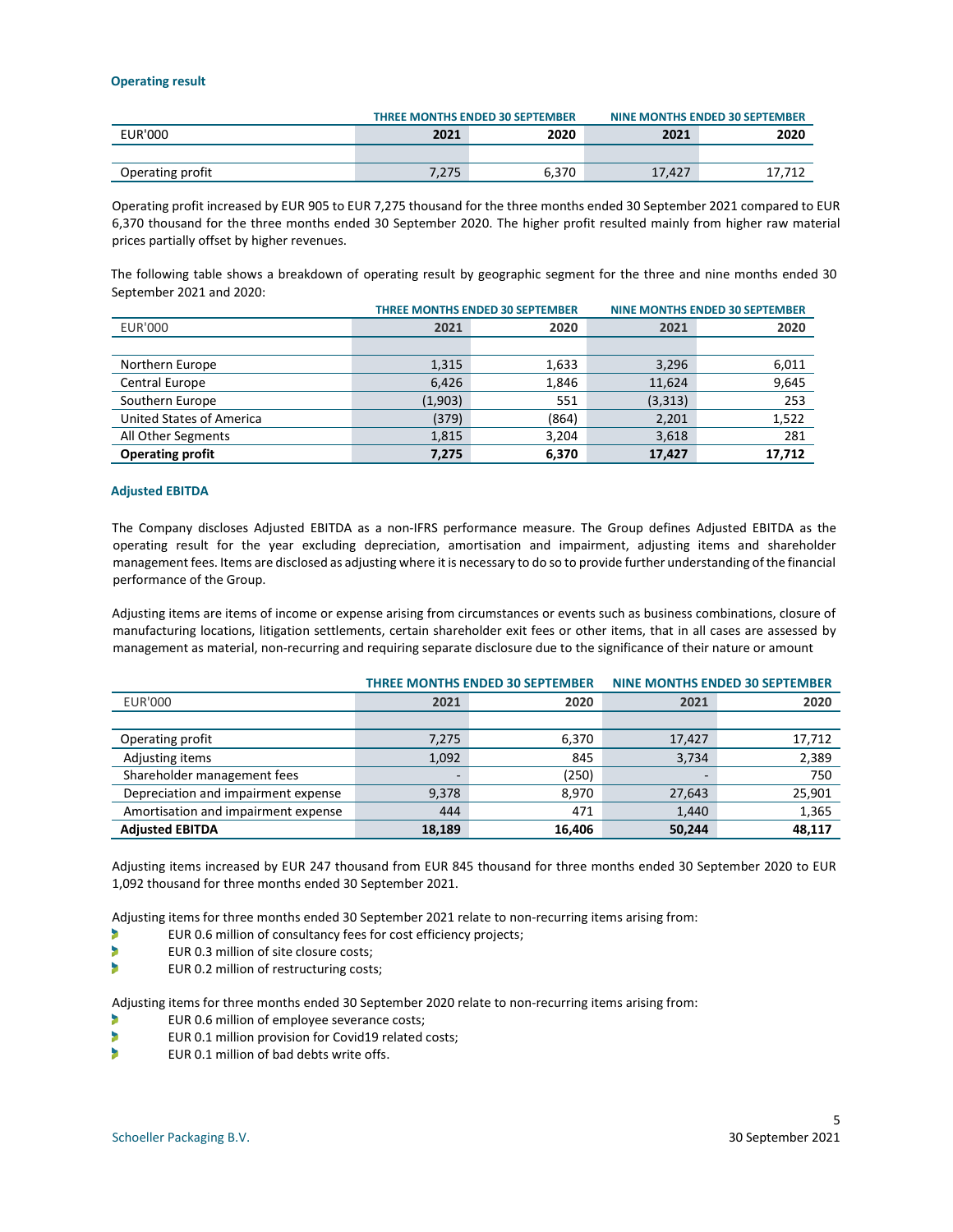#### **Net finance expense**

Net finance expense for the three months ended 30 September 2021 was EUR 6,544 thousand (expense for the three months ended 30 September 2020: EUR 6,608 thousand). Decrease in net finance expense is mainly influenced by foreign exchange.

#### **Profit (loss) before income taxes**

The losses before income taxes was EUR 731 thousand for the three months ended 30 September 2021 (the three months ended 30 September 2020: loss of EUR 241 thousand).

#### **Cash generated from operations**

Cash generated from operations during the three months ended 30 September 2021 amounted to a EUR 40,996 thousand inflow (the three months ended 30 September 2020 EUR 13,217 thousand inflow).

#### **Net capital expenditure**

Net capital expenditure is defined as total acquisition of property, plant and equipment, and intangible assets less proceeds from sale of property, plant and equipment less proceeds from new finance leases.

|                                                     |           | THREE MONTHS ENDED 30 SEPTEMBER |           | NINE MONTHS ENDED 30 SEPTEMBER |
|-----------------------------------------------------|-----------|---------------------------------|-----------|--------------------------------|
| <b>EUR'000</b>                                      | 2021      | 2020                            | 2021      | 2020                           |
|                                                     |           |                                 |           |                                |
| Proceeds from sale of property, plant and equipment | 142       | 93                              | 508       | 120                            |
| Acquisition of property, plant and equipment        | (18, 779) | (3,568)                         | (37, 186) | (19, 418)                      |
| Acquisition of intangible assets                    | (993)     | (624)                           | (3,024)   | (3,490)                        |
| <b>Net Capital Expenditure</b>                      | (19, 630) | (4,099)                         | (39,702)  | (22, 788)                      |

Net capital expenditure was EUR 19,630 thousand outflow for the three months ended 30 September 2021 (the three months ended 30 September 2020: EUR 4,099 thousand outflow), which represented 11.6% of revenue for the three months ended 30 September 2021 (3.4% for the three months ended 30 September 2020). The increase was driven by higher investments in machinery and equipment.

#### **Net working capital**

Net working capital is defined as current assets (excluding cash and cash equivalents and current receivables from related parties) less current liabilities (excluding current portion of loans and borrowings, bank overdrafts and current payables due from related parties).

As of 30 September 2021, the current receivables from related parties were equal to EUR 47 thousand (31 December 2020: 17 thousand) and the current payables due to related parties were equal to EUR 189 thousand (31 December 2020: EUR 162 thousand).

|                                                  | <b>AS AT 30 SEPTEMBER</b> | <b>AS AT 31 DECEMBER</b> |
|--------------------------------------------------|---------------------------|--------------------------|
| <b>EUR'000</b>                                   | 2021                      | 2020                     |
|                                                  |                           |                          |
| Total current assets                             | 156,223                   | 141,104                  |
| Cash and cash equivalents                        | (21, 585)                 | (33,500)                 |
| Current receivable from related parties          | (47)                      | (17)                     |
| Total current working capital assets             | 134,591                   | 107,587                  |
|                                                  |                           |                          |
| <b>Total current liabiliites</b>                 | 188,773                   | 141,669                  |
| <b>Bank overdrafts</b>                           | 2                         |                          |
| Current portion of loans and borrowings          | (17, 770)                 | (16, 300)                |
| Current payable from related parties             | (189)                     | (162)                    |
| <b>Total current working capital liabiliites</b> | 170,816                   | 125,207                  |
|                                                  |                           |                          |
| <b>Net Working Capital</b>                       | (36, 225)                 | (17, 620)                |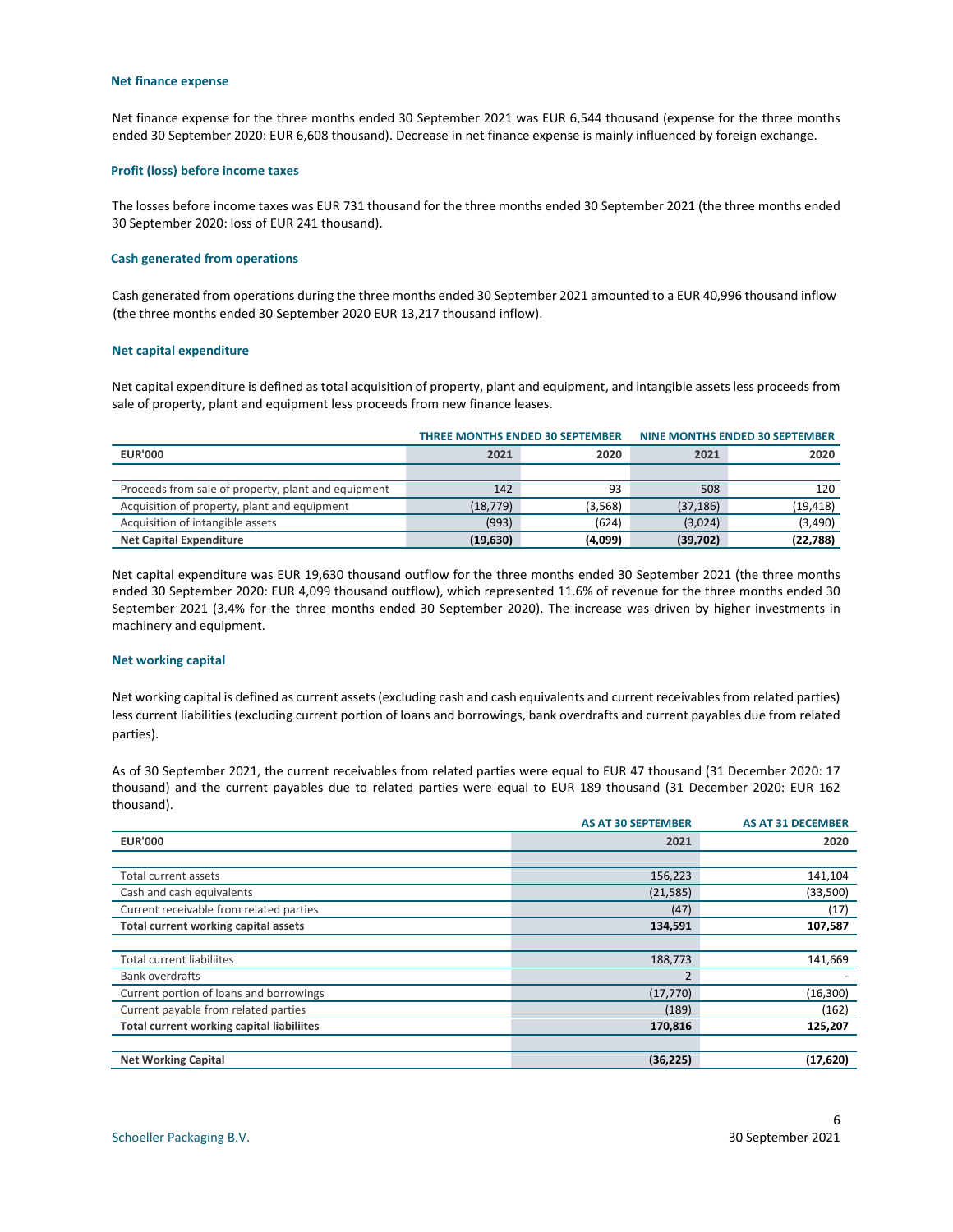As of 30 September 2021, the Group had a negative net working capital of EUR 36,225 thousand (31 December 2020 negative net working capital of EUR 17,620 thousand).

#### **Cash and cash equivalents**

Cash and cash equivalents is defined as cash and cash equivalents less bank overdrafts. As of 30 September 2021, the Group had cash and cash equivalents of EUR 21,583 thousand (31 December 2020: EUR 33,500 thousand) on its balance sheet.

|                           | <b>AS AT 30 SEPTEMPER</b> | AS AT 31 DECEMBER |
|---------------------------|---------------------------|-------------------|
| <b>EUR'000</b>            | 2021                      | 2020              |
|                           |                           |                   |
| Cash and cash equivalents | 21,583                    | 33.500            |
| Bank overdrafts           | $\overline{\phantom{0}}$  |                   |
| Cash and cash equivalents | 21.583                    | 33,500            |

As at 30 September 2021, the Group had one revolving credit facility of EUR 30 million (31 December 2020: EUR 30 million). As at 30 September 2021 we have drawn EUR 2.2 million (31 December 2020: EUR 1.6 million) against this credit facility for guarantees.

#### **Total net loans and borrowings**

Net loans and borrowings is defined as total current and non-current loans and borrowings excluding deferred financing costs less cash and cash equivalents, which increased to EUR 308 million as at 30 September 2021 (31 December 2020 EUR 299.7 million).

|                                                     | <b>AS AT 30 SEPTEMPER</b> | <b>AS AT 31 DECEMBER</b> |
|-----------------------------------------------------|---------------------------|--------------------------|
| <b>EUR'000</b>                                      | 2021                      | 2020                     |
|                                                     |                           |                          |
| Senior secured note                                 | 250,000                   | 250,000                  |
| Lease liabilities                                   | 47,817                    | 50,418                   |
| Other credit institutions                           | 22,209                    | 23,578                   |
| Total debt excl shareholder credit facility         | 320,026                   | 323,996                  |
| Shareholder credit facility (incl accrued interest) | 9,899                     | 9,192                    |
| Total debt incl shareholder credit facility         | 329,925                   | 333,188                  |
| Total deferred financing costs                      | (5,052)                   | (5,627)                  |
| Total loans and borrowings as per note 12           | 324,873                   | 327,561                  |

| <b>EUR'000</b>                            | 2021    | 2020    |
|-------------------------------------------|---------|---------|
|                                           |         |         |
| Total loans and borrowings as per note 12 | 324.873 | 327,561 |
| Less: Total deferred financing costs      | (5,052) | (5,627) |
| Cash and cash equivalents                 | 21,583  | 33.500  |
| Net loans and borrowings                  | 308,342 | 299.688 |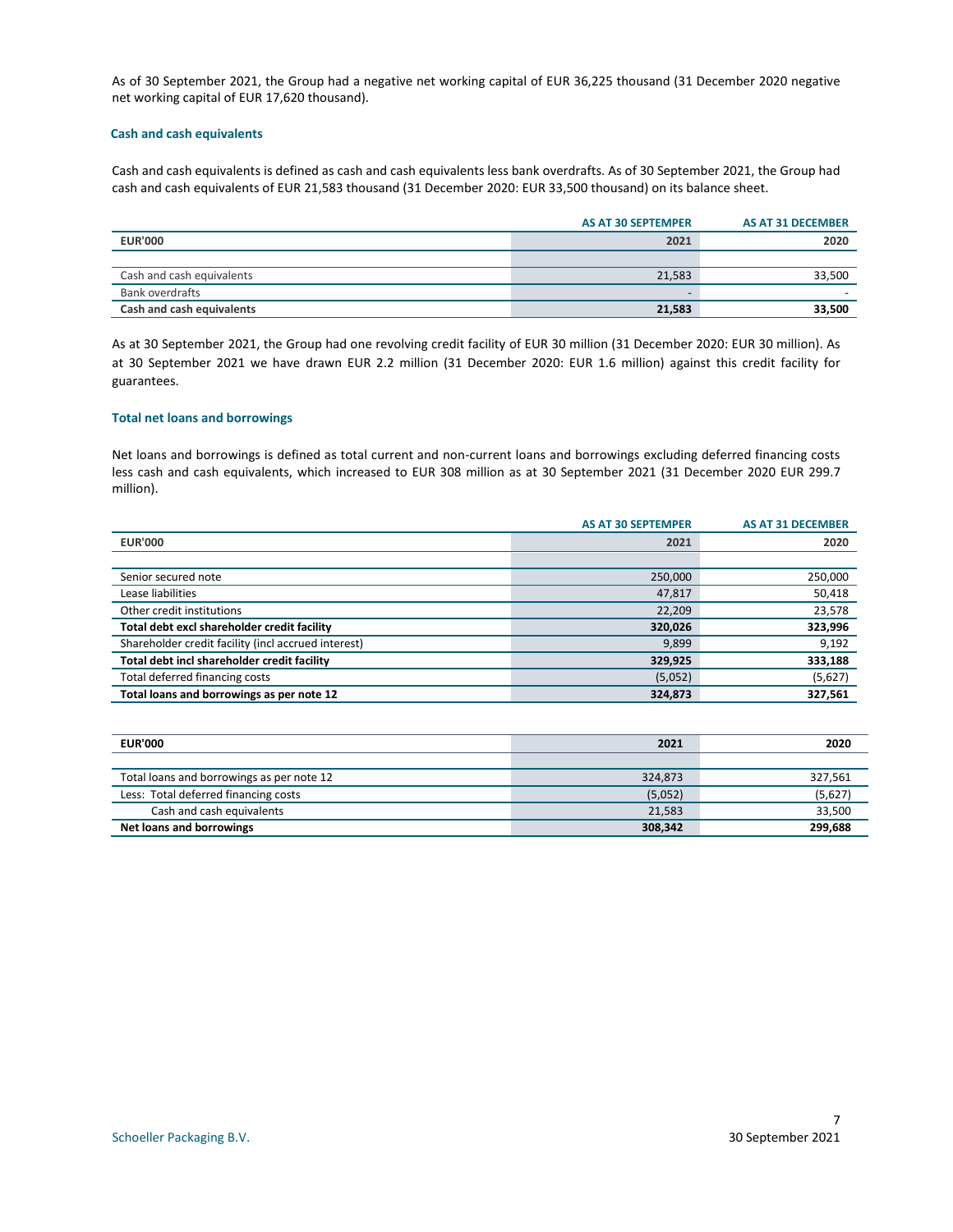# <span id="page-7-0"></span>**Unaudited Condensed Consolidated Income Statement**

|                                     |             | <b>THREE MONTHS ENDED 30 SEPTEMBER</b> | <b>NINE MONTHS ENDED 30 SEPTEMBER</b> |            |               |
|-------------------------------------|-------------|----------------------------------------|---------------------------------------|------------|---------------|
| <b>EUR'000</b>                      | <b>Note</b> | 2021                                   | 2020                                  | 2021       | 2020          |
| Revenue                             | 8           | 169,728                                | *120,380                              | 440,755    | *375,986      |
| Other income (loss)                 |             | 56                                     | 30                                    | (101)      | 22            |
| <b>Total revenue</b>                |             | 169,784                                | 120,410                               | 440,654    | 376,008       |
|                                     |             |                                        |                                       |            |               |
| Raw materials and consumables used  |             | (93,097)                               | $*(52, 231)$                          | (224, 448) | $*(171, 449)$ |
| Costs for subcontracting            |             | (2, 558)                               | (479)                                 | (4,585)    | (1, 188)      |
| Employee benefit expense            |             | (33, 330)                              | (30, 745)                             | (99, 655)  | (94, 841)     |
| Other operating costs               |             | (23, 702)                              | (21, 144)                             | (65, 456)  | (63, 553)     |
| Depreciation and impairment expense |             | (9,378)                                | (8,970)                               | (27, 643)  | (25, 901)     |
| Amortisation and impairment expense |             | (444)                                  | (471)                                 | (1,440)    | (1, 364)      |
| <b>Total operating expenses</b>     |             | (162, 509)                             | (114, 040)                            | (423, 227) | (358, 296)    |
|                                     |             |                                        |                                       |            |               |
| <b>Operating profit</b>             |             | 7,275                                  | 6,370                                 | 17,427     | 17,712        |
|                                     |             |                                        |                                       |            |               |
| Finance income                      | 10          |                                        | 58                                    | 77         | 1,196         |
| Finance expense                     | 10          | (6, 544)                               | (6, 667)                              | (19, 775)  | (18, 584)     |
| <b>Net Finance Expense</b>          | 10          | (6, 544)                               | (6,608)                               | (19, 698)  | (17, 388)     |
| Profit (loss) before income taxes   |             | 731                                    | (241)                                 | (2, 273)   | 324           |
| Income tax                          | 11          | (894)                                  | 173                                   | (2, 246)   | (1, 284)      |
| Profit (loss) for the period        |             | (163)                                  | (67)                                  | (4, 519)   | (961)         |
|                                     |             |                                        |                                       |            |               |
| Attributable to:                    |             |                                        |                                       |            |               |
| Owners of the Company               |             | (301)                                  | (103)                                 | (4, 750)   | (931)         |
| Non-controlling interests           |             | 138                                    | 36                                    | 231        | (30)          |

\*Figures are restated following a re-measurement of principal versus agent accounting for a customer contract. In 2020, a customer contract has been re-assessed and it has been deemed that the Group acts as an agent instead of a principal under IFRS 15 guidance.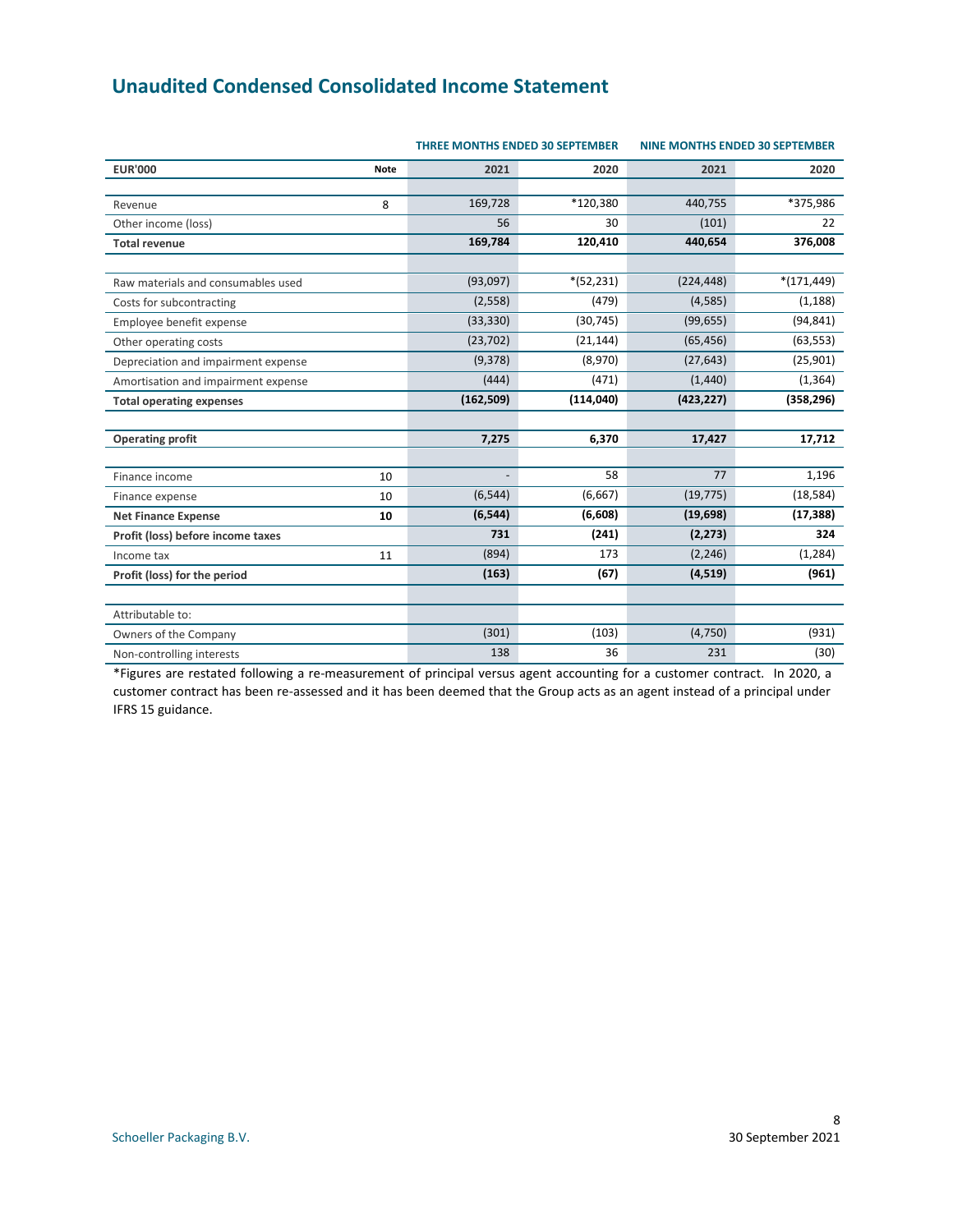# <span id="page-8-0"></span>**Unaudited Condensed Consolidated Statement of Comprehensive Income**

|                                                                              |       | <b>THREE MONTHS ENDED 30 SEPTEMBER</b> |          | <b>NINE MONTHS ENDED 30 SEPTEMBER</b> |  |
|------------------------------------------------------------------------------|-------|----------------------------------------|----------|---------------------------------------|--|
| <b>EUR'000</b>                                                               | 2021  | 2020                                   | 2021     | 2020                                  |  |
|                                                                              |       |                                        |          |                                       |  |
| Profit (loss) for the period                                                 | (163) | (67)                                   | (4, 519) | (961)                                 |  |
|                                                                              |       |                                        |          |                                       |  |
| Items that may be reclassified subsequently to<br>profit or loss:            |       |                                        |          |                                       |  |
| Foreign currency translation differences - foreign<br>operations, net of tax | 493   | (70)                                   | 2,481    | (3,835)                               |  |
| Total comprehensive loss for the period, net of<br>income tax                | 330   | (137)                                  | (2,038)  | (4,796)                               |  |
|                                                                              |       |                                        |          |                                       |  |
| Attributable to:                                                             |       |                                        |          |                                       |  |
| Owners of the Company                                                        | (74)  | (103)                                  | (2,450)  | (4, 762)                              |  |
| Non-controlling interests                                                    | 404   | (34)                                   | 412      | (34)                                  |  |
|                                                                              |       |                                        |          |                                       |  |
| Total comprehensive Income (loss) for the period                             | 330   | (137)                                  | (2,038)  | (4, 795)                              |  |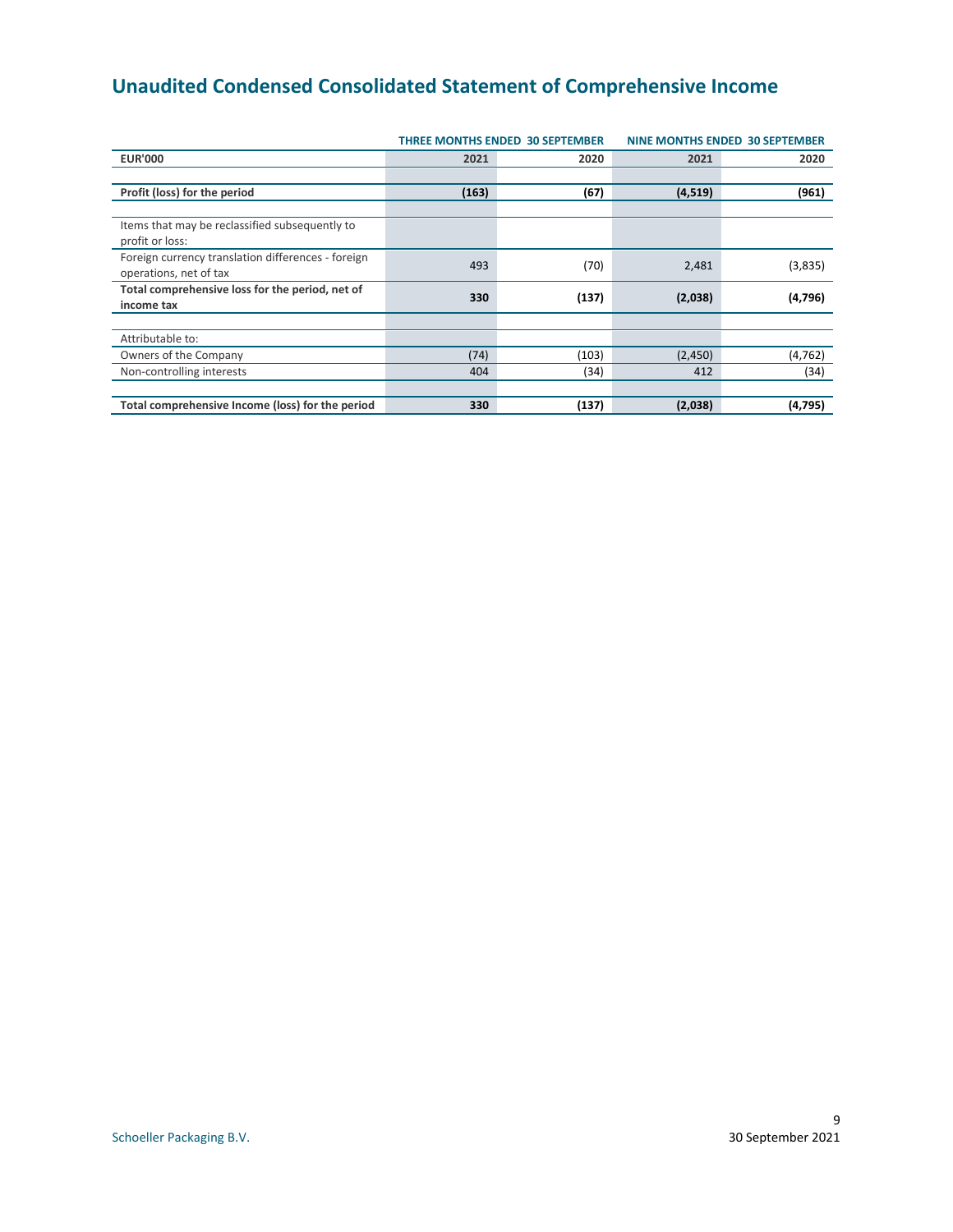# <span id="page-9-0"></span>**Unaudited Condensed Consolidated Balance Sheet**

|                                              |             | <b>AS AT 30 SEPTEMBER</b> | <b>AS AT 31 DECEMBER</b> |
|----------------------------------------------|-------------|---------------------------|--------------------------|
| <b>EUR'000</b>                               | <b>Note</b> | 2021                      | 2020                     |
|                                              |             |                           |                          |
| <b>ASSETS</b>                                |             |                           |                          |
| Non-current assets                           |             |                           |                          |
| Property, plant and equipment                |             | 137,576                   | 119,353                  |
| Right of use assets                          |             | 54,777                    | 52,824                   |
| Intangible assets                            |             | 14,707                    | 13,092                   |
| Equity accounted investments                 |             | 845                       | 845                      |
| Other financial assets                       |             | 21,266                    | 16,727                   |
| Deferred income tax assets                   |             | 11,586                    | 12,386                   |
| <b>Total non-current assets</b>              |             | 240,757                   | 215,227                  |
| <b>Current assets</b>                        |             |                           |                          |
| Inventories                                  |             | 62,338                    | 38,021                   |
| Trade and other receivables                  |             | 61,772                    | 58,487                   |
| Current income tax assets                    |             | 748                       | 709                      |
| Prepayments                                  |             | 9,783                     | 10,387                   |
| Net Cash and cash equivalents                |             | 21,585                    | 33,500                   |
| <b>Total current assets</b>                  |             | 156,226                   | 141,104                  |
| <b>TOTAL ASSETS</b>                          |             | 396,983                   | 356,331                  |
|                                              |             |                           |                          |
| <b>EQUITY</b>                                |             |                           |                          |
| Share capital                                |             | $\overline{a}$            |                          |
| Share premium                                |             | 106,979                   | 106,979                  |
| Other reserves                               |             | (144, 082)                | (146, 381)               |
| <b>Accumulated deficit</b>                   |             | (77,056)                  | (72, 306)                |
| Equity attributable to owners of the Company |             | (114, 159)                | (111, 708)               |
| Non-controlling interests                    |             | 2,092                     | 1,680                    |
| <b>Total equity</b>                          |             | (112,067)                 | (110, 028)               |
|                                              |             |                           |                          |
| <b>LIABILITIES</b>                           |             |                           |                          |
| <b>Non-current liabilities</b>               |             |                           |                          |
| Loans and borrowings                         | 12          | 307,103                   | 311,185                  |
| <b>Employee benefits</b>                     |             | 8,607                     | 8,750                    |
| Provisions                                   | 13          | 282                       | 440                      |
| Deferred income tax liabilities              |             | 4,284                     | 4.240                    |
| <b>Total non-current liabilities</b>         |             | 320,276                   | 324,615                  |
| <b>Current liabilities</b>                   |             |                           |                          |
| Loans and borrowings                         | 12          | 17,770                    | 16,375                   |
| <b>Bank overdrafts</b>                       |             |                           |                          |
| Provisions                                   | 13          | 833                       | 515                      |
| Current income tax liabilities               |             | 1,619                     | 1,659                    |
| Trade and other payables                     |             | 168,551                   | 123,195                  |
| <b>Total current liabilities</b>             |             | 188,773                   | 141,744                  |
| <b>Total liabilities</b>                     |             | 509,049                   | 465,359                  |
| <b>TOTAL EQUITY AND LIABILITIES</b>          |             | 396,983                   | 356,330                  |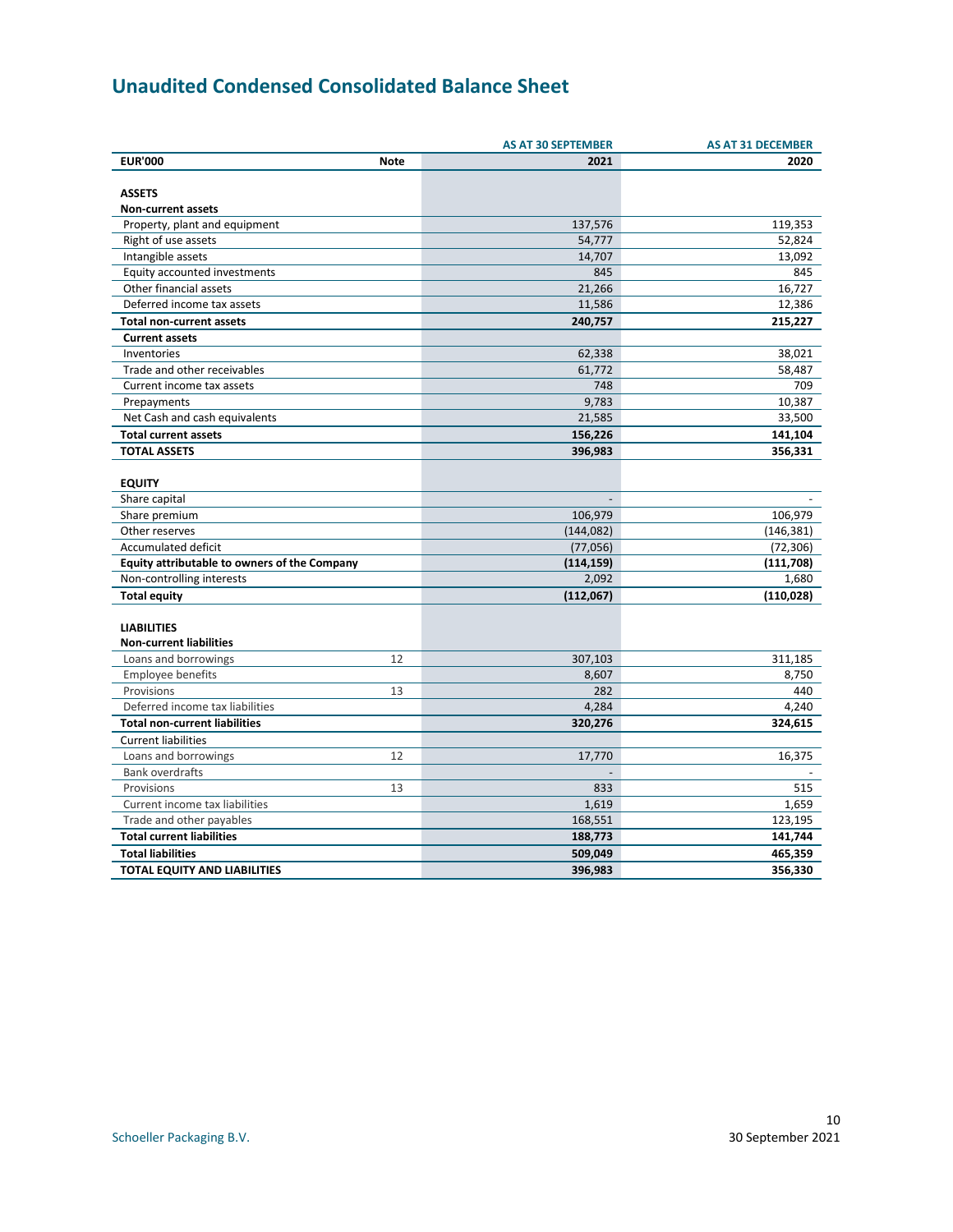# <span id="page-10-0"></span>**Unaudited Condensed Consolidated Statement of Changes in Equity**

| <b>EUR'000</b>                             | Share<br>capital         | Share<br>premium         | Other<br>reserves | Accumulated<br>deficit   | Total      | Non-<br>controlling<br>interest | <b>Total equity</b> |
|--------------------------------------------|--------------------------|--------------------------|-------------------|--------------------------|------------|---------------------------------|---------------------|
|                                            |                          |                          |                   |                          |            |                                 |                     |
| Balance as at 1 January 2021               |                          | 106,979                  | (146, 381)        | (72, 306)                | (111,708)  | 1,679                           | (110, 028)          |
| Loss for the period                        |                          | $\overline{\phantom{a}}$ |                   | (4,750)                  | (4,750)    | 231                             | (4, 519)            |
| Foreign currency translation differences - |                          | $\overline{\phantom{a}}$ | 2,300             | $\overline{\phantom{0}}$ | 2,299      | 182                             | 2,481               |
| foreign operations; net of income tax      |                          |                          |                   |                          |            |                                 |                     |
| Total comprehensive loss for the year      | $\overline{\phantom{0}}$ | $\blacksquare$           | 2.300             | (4,750)                  | (2, 451)   | 412                             | (2,038)             |
| Balance as at 30 September 2021            | $\overline{\phantom{0}}$ | 106.979                  | (144, 081)        | (77,056)                 | (114, 159) | 2,092                           | (112,066)           |

| <b>EUR'000</b>                           | Share<br>capital         | Share<br>premium         | Other<br>reserves | Accumulated<br>deficit   | Total      | Non-<br>controlling<br>interest | <b>Total equity</b> |
|------------------------------------------|--------------------------|--------------------------|-------------------|--------------------------|------------|---------------------------------|---------------------|
|                                          |                          |                          |                   |                          |            |                                 |                     |
| Balance as at 1 January 2020             |                          | 106.979                  | (142,881)         | (73, 380)                | (109, 282) | 607                             | (108, 676)          |
| Profit/(loss) for the year               | $\overline{\phantom{0}}$ | $\overline{\phantom{a}}$ |                   | (931)                    | (931)      | (30)                            | (961)               |
| Foreign currency translation differences | $\overline{\phantom{a}}$ | $\overline{\phantom{0}}$ | (3,832)           | $\overline{\phantom{0}}$ | (3,832)    | (4)                             | (3,835)             |
| - foreign operations; net of income tax  |                          |                          |                   |                          |            |                                 |                     |
| Total comprehensive loss for the year    |                          |                          | (3.832)           | (931)                    | (4, 763)   | (34)                            | (4,796)             |
| Balance as at 30 September 2020          | $\blacksquare$           | 106.979                  | (146,713)         | (74, 311)                | (114, 045) | 573                             | (113, 472)          |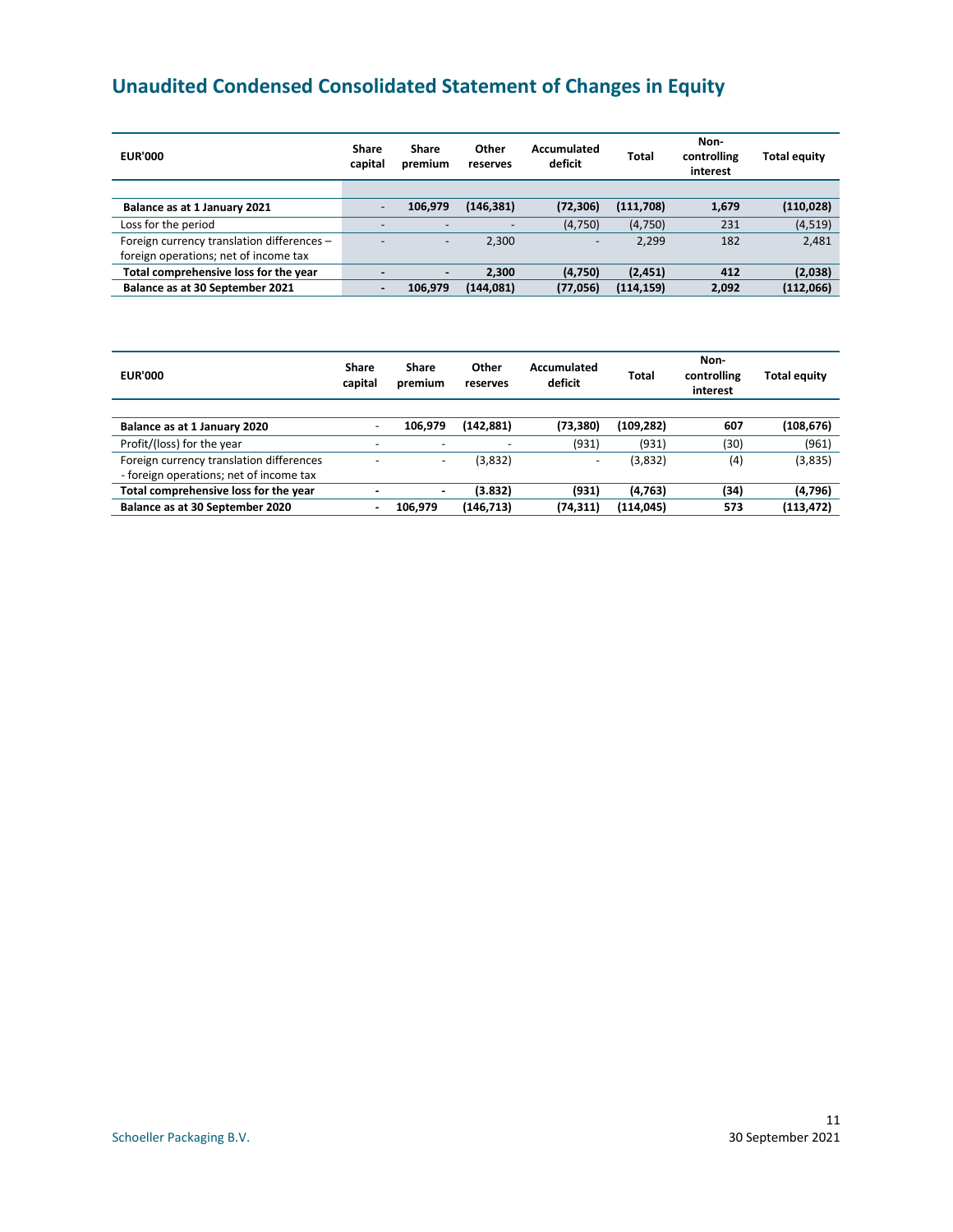# <span id="page-11-0"></span>**Unaudited Condensed Consolidated Statement of Cash Flows**

|                                                        | <b>THREE MONTHS ENDED 30 SEPTEMBER</b> | <b>NINE MONTHS ENDED 30 SEPTEMBER</b> |           |           |
|--------------------------------------------------------|----------------------------------------|---------------------------------------|-----------|-----------|
| <b>EUR'000</b>                                         | 2021                                   | 2020                                  | 2021      | 2020      |
| Operating result for the year                          | 7,275                                  | 6,370                                 | 17,427    | 17,712    |
| Adjustments for:                                       |                                        |                                       |           |           |
| Depreciation of property, plant and                    | 9,378                                  | 8,970                                 | 27,643    | 25,901    |
| equipment and ROUA                                     |                                        |                                       |           |           |
| Amortisation of intangible assets                      | 444                                    | 471                                   | 1,440     | 1,364     |
| Gain on sale of property, plant and<br>equipment       | (56)                                   | (30)                                  | 101       | (22)      |
| Other non-cash items                                   | (7)                                    | 635                                   | (821)     | 167       |
| Change in:                                             |                                        |                                       |           |           |
| Inventories                                            | (1,685)                                | (3,301)                               | (23, 550) | (2, 282)  |
| Trade and other receivables                            | 3,360                                  | 11,243                                | (2, 239)  | 7,699     |
| Prepayments and accrued income                         | (432)                                  | (9)                                   | 843       | 2,259     |
| Trade and other payables                               | 22,326                                 | (9,894)                               | 39,094    | (12, 195) |
| Provisions and employee benefits                       | 393                                    | (1, 238)                              | 16        | (690)     |
| Cash generated from operations                         | 40,996                                 | 13,217                                | 59,954    | 39,913    |
| Finance cost paid                                      | (1, 219)                               | (1,098)                               | (11, 375) | (11,790)  |
| Income tax paid                                        | (349)                                  | 140                                   | (1, 479)  | 326       |
| Net cash inflow (outflow) from operating               | 39,429                                 | 12,259                                | 47,100    | 28,449    |
| activities                                             |                                        |                                       |           |           |
|                                                        |                                        |                                       |           |           |
| Cash flows from investing activities                   |                                        |                                       |           |           |
| Proceeds from sale of property, plant and              | 142                                    | 93                                    | 508       | 121       |
| equipment                                              |                                        |                                       |           |           |
| New long term loans receivable granted                 | (3, 377)                               | (290)                                 | (4, 591)  | 82        |
| Acquisition of property, plant and                     | (18, 779)                              | (3, 568)                              | (37, 186) | (19, 418) |
| equipment                                              |                                        |                                       |           |           |
| Acquisition of intangible assets                       | (993)                                  | (624)                                 | (3,024)   | (3,490)   |
| Net cash inflow (outflow) from investing<br>activities | (23,007)                               | (4, 389)                              | (44, 293) | (22, 705) |
|                                                        |                                        |                                       |           |           |
| Cash flows from financing activities                   |                                        |                                       |           |           |
| Payment of transaction costs related to                | (894)                                  | (30)                                  | (999)     | (513)     |
| loans and borrowings                                   |                                        |                                       |           |           |
| Proceeds from borrowings                               |                                        | 11,887                                |           | 15,570    |
| Repayment of borrowings                                | (442)                                  | (2, 594)                              | (1, 289)  | (4, 126)  |
| Payment of lease liabilities                           | (4, 433)                               | (4,946)                               | (13, 041) | (12, 725) |
| Net cash inflow (outflow) from financing               | (5,769)                                | 4,317                                 | (15, 329) | (1,794)   |
| activities                                             |                                        |                                       |           |           |
| Net change in cash and cash equivalents                | 10,653                                 | 12,187                                | (12, 522) | 3,950     |
| Cash and cash equivalents at beginning of              | 10,737                                 | 13,093                                | 33,500    | 21,687    |
| period                                                 |                                        |                                       |           |           |
| Effect of exchange rate fluctuations on cash           | 197                                    | (255)                                 | 609       | (612)     |
| and cash equivalents                                   |                                        |                                       |           | 25,025    |
| Cash and cash equivalents at end of period             | 21,587                                 | 25,025                                | 21,587    |           |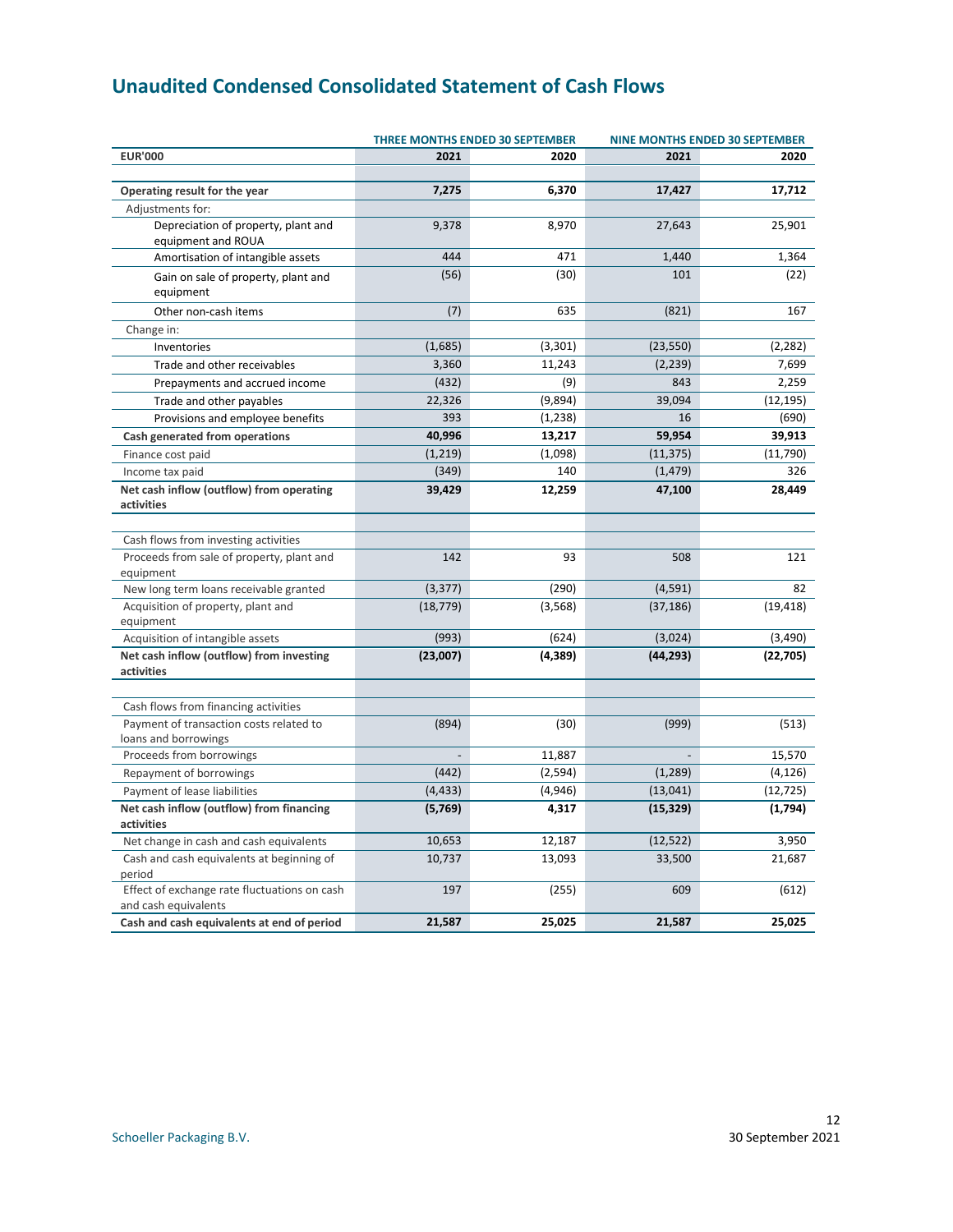### <span id="page-12-0"></span>**Notes to the Unaudited Interim Condensed Consolidated Financial Statements**

#### **1. General information**

SCHOELLER PACKAGING B.V. ("SP" or "the Company") is a company limited by shares incorporated and domiciled in the Netherlands, having its statutory seat in Amsterdam. The address of the Company's registered office is Taurusavenue 35, 2132 LS, Hoofddorp. Schoeller Packaging B.V. was incorporated on 25 October 2019.

Schoeller Packaging B.V. was established on 30 June 2019 and is registered with the Dutch Commercial Register under number 75962357. The Company received the shares in Schoeller Allibert Group B.V. as part of a share premium contribution from Schoeller Packaging Holding B.V. After this transaction, Schoeller Allibert Group B.V. is a wholly owned subsidiary of the Company.

The Company is the continuation of the operations of Schoeller Allibert Group B.V. as the business is transferred to the Company in common control transaction. This transaction was primarily created to facilitate the refinancing of the Senior Secure Notes.

Schoeller Packaging B.V. is a wholly owned subsidiary of Schoeller Packaging Holding B.V., a company incorporated in the Netherlands that is owned 70% by BCP IV RTP Holdings Ltd., ultimately 100% held by Brookfield Asset Management Inc., and 30% by Schoeller Industries B.V., a company incorporated in the Netherlands that is active in supply chain systems.

The Company and its direct and indirect subsidiaries are collectively referred to as the 'Group', and individually as "Group entities". The Group is primarily involved in developing, producing and selling plastic returnable transport packaging solutions.

#### **2. Basis of Preparation**

The interim financial information for the Second quarter ended 30 September 2021 has been prepared on a going concern basis and in accordance with IAS 34 'Interim financial reporting' as adopted by the European Union. The interim condensed consolidated financial statements are presented in in euros and rounded to the nearest thousand, unless otherwise stated. The interim condensed consolidated financial statements do not include all the information and disclosures required in the complete set of annual financial statements and should be read in conjunction with the audited Annual Report of Schoeller Packaging B.V.for the year ended 31 December 2020, which have been prepared in accordance with International Financial Reporting Standards as adopted by the European Union (IFRS).

#### **3. Going concern**

In Q3 2021, the Group increased its revenue by EUR 49.3 million, however, the Group registered a net loss for the quarter of EUR 0.2 million, negative working capital of EUR 36.2 million and negative equity of EUR 112.1 million which should be carefully considered when considering the entity's ability to continue as a going concern. In spite of this, the Group has taken several measures and has reported improvements in its performance that will ensure the Company's future.

Even in the unsettled economic climate as an impact of the pandemic, the Group managed to benefit from clients that operate in sectors that have been positively impacted by the pandemic. The Group managed to keep all operations going in spite of the Covid-19 environment and minimal government grants were received by some of the entities of the Group.

The Group has a stable financing structure provided by senior secured notes due in 2024, a solid cash position of EUR 21.6 million as at 30 September 2021 and access to a EUR 30 million revolving credit facility. Furthermore, the Group has access to a credit facility of up to EUR 65 million from its shareholder Brookfield, subject to shareholder consent, of which EUR 9.9 million including capitalized and accrued interest was drawn as per 30 September 2021.

#### **4. Auditor involvement**

The content of this interim financial report has not been audited by our external auditor Deloitte.

#### **5. Accounting policies**

The accounting policies applied are consistent with those applied in the audited Annual Financial Report 2020 of Schoeller Packaging B.V., except for the adoption of new and amended standards.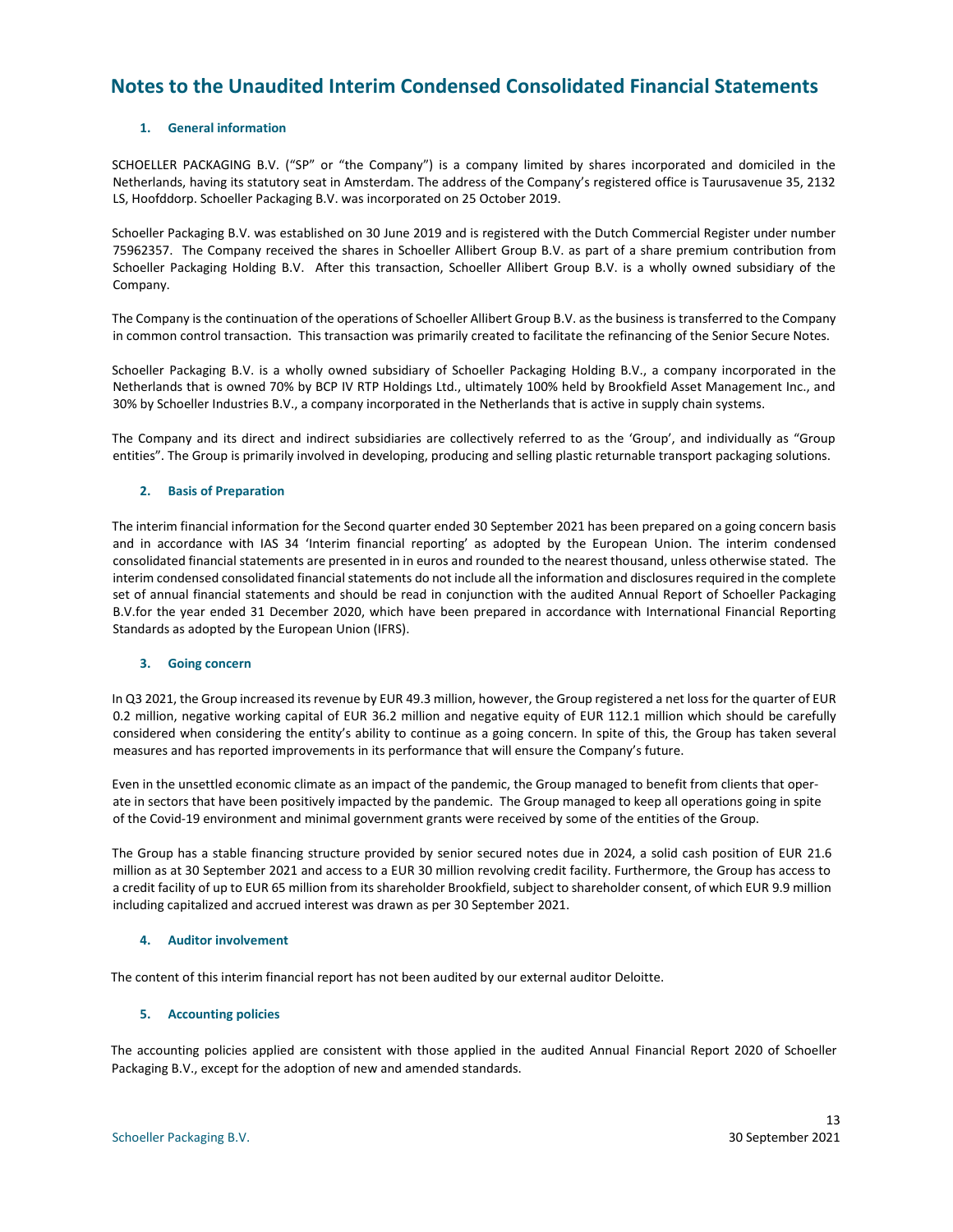#### Other standards and interpretations

There are no other standards that are not yet effective and that would be expected to have a material impact on the entity in the current or future reporting periods and on foreseeable future transactions.

#### **6. Critical accounting estimates and judgments**

The preparation of condensed consolidated interim financial statements in accordance with generally accepted accounting principles under IAS 34 requires the Group to make estimates, judgments and assumptions that may affect the reported amounts of assets, liabilities, revenue and expenses and the disclosure of contingent assets and liabilities in the condensed consolidated interim financial statements. Estimates and judgments are continually evaluated and are based on historical experience and other factors, including expectations of future events that are believed to be reasonable under the circumstances.

The resulting accounting estimates will, by definition, rarely equal the related actual results. Actual results may differ significantly from these estimates, the effect of which is recognized in the period in which the facts that give rise to the revision become known.

In preparing these third quarter condensed consolidated interim financial statements, the significant judgments made by the Management in applying the Group's accounting policies and the key sources of estimation uncertainty, were the same as those that applied to the audited Annual Financial Report 2020 of Schoeller Packaging B.V.

#### **7. Financial risk management**

The Group's operations and financial results are subject to various risks and uncertainties that could adversely affect its business, financial position, results of operations and cash flows. The Group's risk management objectives and policies are consistent with those disclosed in the audited Annual Financial Report 2020 of Schoeller Packaging B.V.

The Group operates internationally and generates foreign currency exchange risks arising from future commercial transactions, recognized assets and liabilities, investments and divestments in foreign currencies other than the Euro, the Group's reporting currency. The main exchange rates are shown below:

|               |                             | 2021                          |                              | 2020                 |                               |                              |  |
|---------------|-----------------------------|-------------------------------|------------------------------|----------------------|-------------------------------|------------------------------|--|
|               | September<br><b>Closing</b> | <b>Three Month</b><br>Average | <b>Nine Month</b><br>Average | September<br>Closing | <b>Three Month</b><br>Average | <b>Nine Month</b><br>Average |  |
| British pound | 0.8605                      | 0.8569                        | 0.8626                       | 0.9124               | 0.9029                        | 0.8852                       |  |
| US dollar     | 1.1579                      | 1.1766                        | 1.1936                       | 1.1708               | 1.1831                        | 1.1286                       |  |
| Swiss franc   | 1.0830                      | 1.0800                        | 1.0912                       | 1.0804               | 1.0782                        | 1.0685                       |  |

Revenues and expenses are translated to Euro at the average exchange rate for the applicable period for inclusion in the condensed consolidated interim financial statements. The business generates substantial revenues, expenses and liabilities in jurisdictions outside the Euro zone.

For the nine months ended 30 September 2021, approximately 60% of revenue was generated by operations inside the Euro zone. Consequently the translation risk of non-Euro results to the Euro is the most significant currency risk. Currency fluctuations of especially the US dollar and British pound could materially affect the consolidated Group results. Translation risks of non-Euro equity positions in the Group are not hedged.

The Group's companies are also exposed to foreign currency transactional risks on revenues and expenses that are denominated in a currency other than the respective functional currencies of the Group's entities. The Group tries to mitigate the risks of transactional currency exposures by natural hedges. The Group may use forward exchange contracts or currency swaps to hedge forecasted foreign exchange cash flow transactions.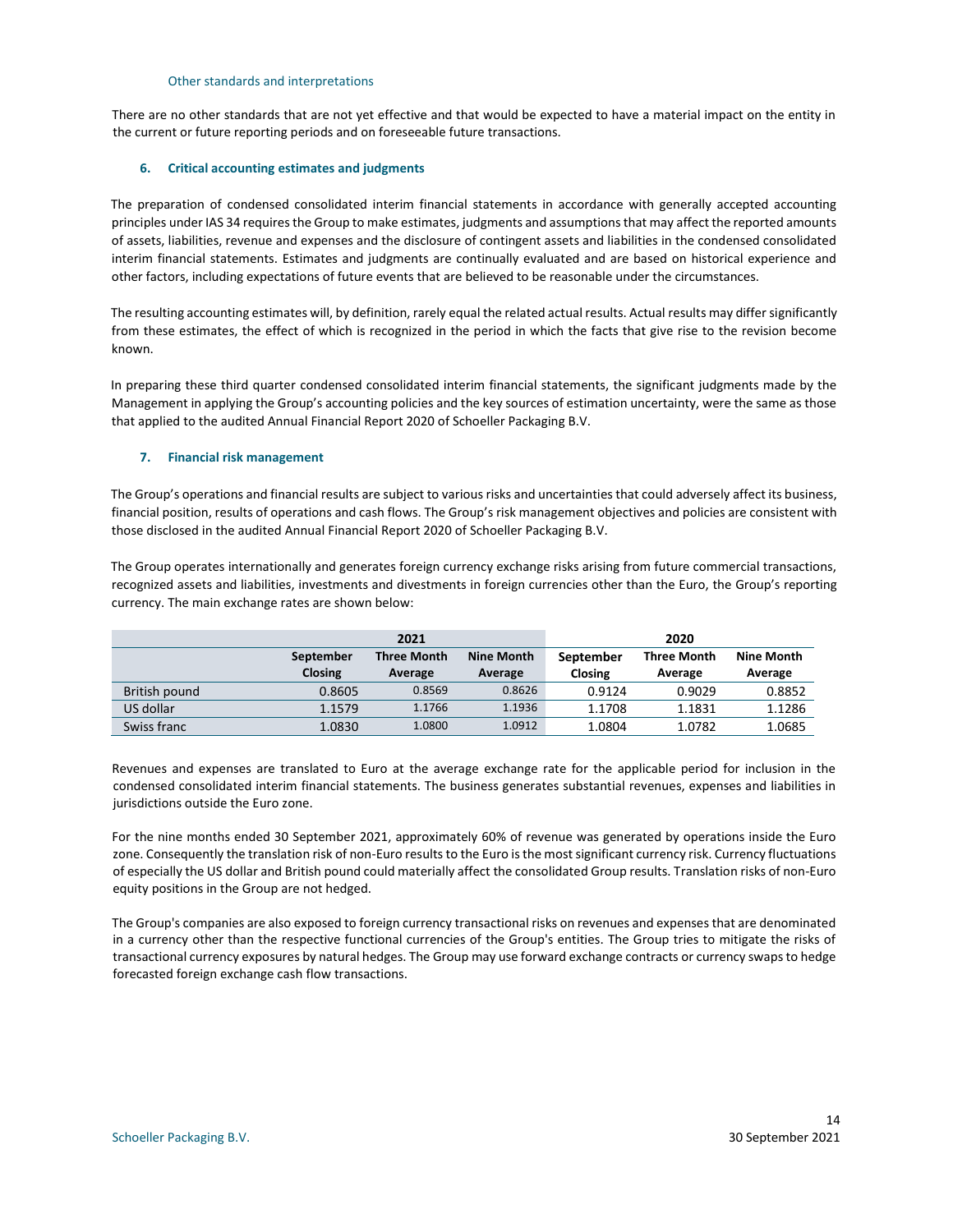#### **8. Revenue**

|                   |         | <b>THREE MONTHS ENDED 30 SEPTEMBER</b> | NINE MONTHS ENDED 30 SEPTEMBER |         |  |
|-------------------|---------|----------------------------------------|--------------------------------|---------|--|
| <b>EUR'000</b>    | 2021    | 2020                                   | 2021                           | 2020    |  |
|                   |         |                                        |                                |         |  |
| Sales of goods    | 150,264 | 108,987                                | 397,236                        | 340,347 |  |
| Services rendered | 19.464  | $*11.393$                              | 43.519                         | *35,639 |  |
| Revenue           | 169.728 | 120.380                                | 440,755                        | 375.986 |  |

\*Figures are restated following a re-measurement of principal versus agent accounting for a customer contract. In 2020, a customer contract has been re-assessed and it has been deemed that the Group acts as an agent instead of a principal under IFRS 15 guidance.

#### **9. Segment Information**

The Board of Directors ("BoD"), comprised of executive and non-executive directors, are responsible for allocating resources and assessing performance of the operating segments. This BoD has been identified as the chief operating decision-maker that makes strategic decisions. The operating segments are based on the information reviewed by the Board of Directors for the purposes of allocating resources and assessing performance.

The BoD considers the business primarily from a geographic perspective. The production and sale of Returnable Transport Packaging ("RTP") products' performance per region, also called the Manufacturing business is key. Smaller segments that are not meeting the aggregation criteria or individual reporting thresholds are all reported in "All Other Segments".

Sales between segments are carried out at arm's length. The revenue from external parties reported to the Board of Directors is measured in a manner consistent with that in the statement of profit or loss.

Due to the fact that no balance sheet measures per operating segment are included in the information regularly reviewed by the BoD, no measures on assets per segment are disclosed in First Quarter condensed consolidated interim financial statements.

The segment results for the three months ended 30 September 2021 and 2020 are as follows:

|                                       |                                  |                          |                           |            | <b>THREE MONTHS ENDED 30 SEPTEMBER 2021</b> |                     |                          |  |
|---------------------------------------|----------------------------------|--------------------------|---------------------------|------------|---------------------------------------------|---------------------|--------------------------|--|
| <b>EUR'000</b>                        | <b>Northern</b><br><b>Europe</b> | Central<br><b>Europe</b> | Southern<br><b>Europe</b> | <b>USA</b> | All other<br>Segments                       | <b>Eliminations</b> | <b>Total</b>             |  |
|                                       |                                  |                          |                           |            |                                             |                     |                          |  |
| Total segment revenue                 | 47,688                           | 82,152                   | 32,733                    | 30,388     | 19,044                                      | (42, 277)           | 169,728                  |  |
| Inter-segment revenue                 | (14, 313)                        | (13,907)                 | (9,705)                   | (107)      | (4, 245)                                    | 42,277              | $\overline{\phantom{0}}$ |  |
| Total revenue from external customers | 33,375                           | 68,245                   | 23,029                    | 30,282     | 14,799                                      | (0)                 | 169,728                  |  |
|                                       |                                  |                          |                           |            |                                             |                     |                          |  |
| <b>Operating result</b>               | 1,315                            | 6,426                    | (1,903)                   | (379)      | 1,815                                       |                     | 7,275                    |  |
| Other                                 |                                  |                          |                           |            |                                             |                     |                          |  |
| <b>Net Finance Cost</b>               |                                  |                          |                           |            |                                             |                     | (6, 544)                 |  |
| Income tax expense                    |                                  |                          |                           |            |                                             |                     | (894)                    |  |
| Profit (loss) for the period          |                                  |                          |                           |            |                                             |                     | (163)                    |  |

|                                       | <b>THREE MONTHS ENDED 30 SEPTEMBER 2020</b> |                   |                    |            |                              |                          |              |
|---------------------------------------|---------------------------------------------|-------------------|--------------------|------------|------------------------------|--------------------------|--------------|
| <b>EUR'000</b>                        | Northern<br>Europe                          | Central<br>Europe | Southern<br>Europe | <b>USA</b> | All other<br><b>Segments</b> | <b>Eliminations</b>      | <b>Total</b> |
| Total segment revenue                 | 34,758                                      | 52,046            | 31,216             | 14,637     | $*12,200$                    | $*(24, 478)$             | 120,380      |
| Inter-segment revenue                 | (11,054)                                    | (5, 111)          | (6,805)            | (19)       | (1,489)                      | 24,478                   |              |
| Total revenue from external customers | 23,704                                      | 46,935            | 24,412             | 14,618     | 10,711                       | $\overline{\phantom{a}}$ | 120,380      |
|                                       |                                             |                   |                    |            |                              |                          |              |
| <b>Operating result</b>               | 1,633                                       | 1,846             | 551                | (884)      | 3,204                        | $\qquad \qquad$          | 6,370        |
| Net finance cost                      |                                             |                   |                    |            |                              |                          | (6,608)      |
| Income tax income                     |                                             |                   |                    |            |                              |                          | 173          |
| Profit (loss) for the period          |                                             |                   |                    |            |                              |                          | (67)         |

\*Figures are restated following a re-measurement of principal versus agent accounting for a customer contract. In 2020, a customer contract has been re-assessed and it has been deemed that the Group acts as an agent instead of a principal under IFRS 15 guidance.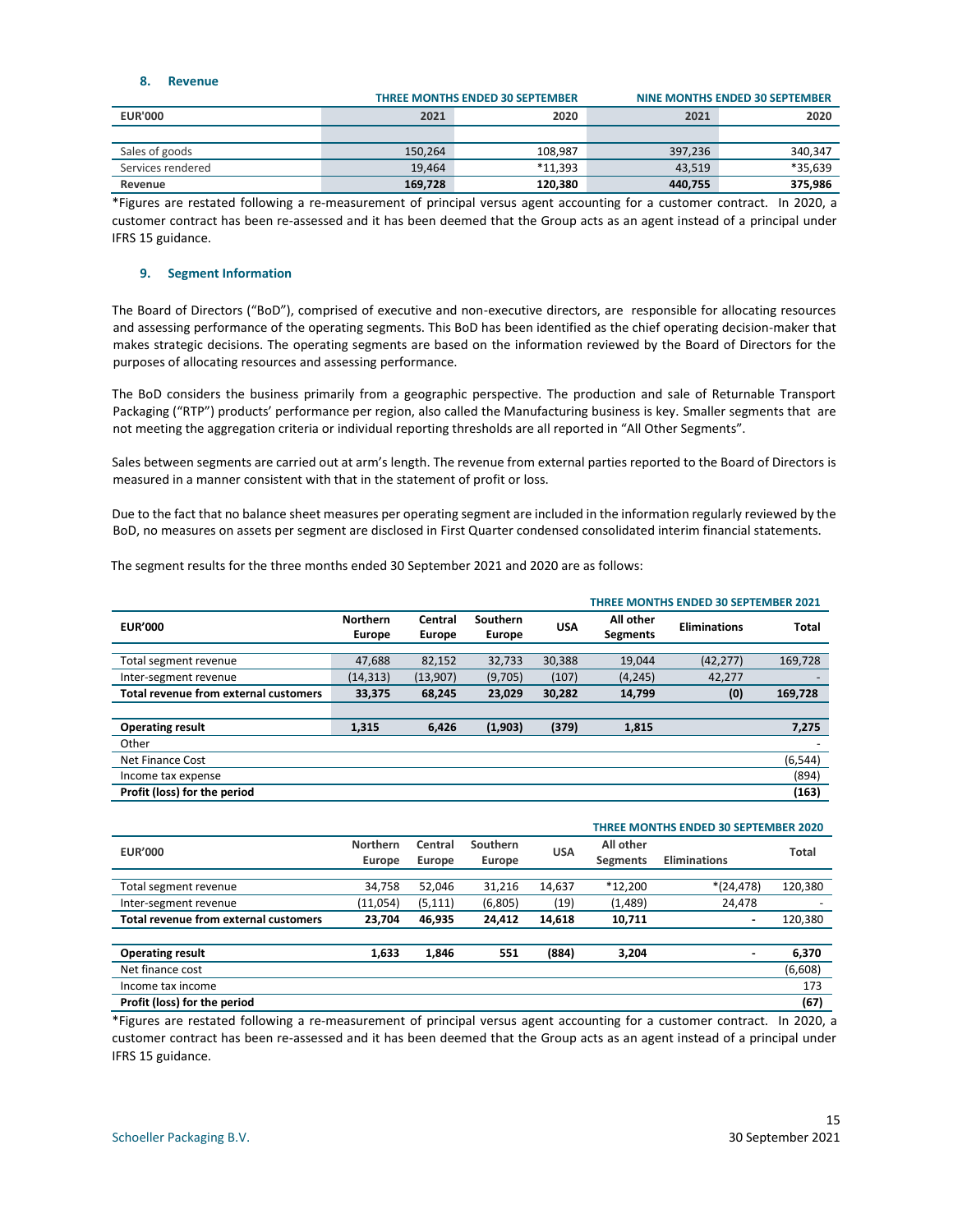The segment results for the nine months ended 30 September 2021 and 2020 are as follows:

|                                       |                                  |                   |                                  |            |                              | NINE MONTHS ENDED 30 SEPTEMBER 2021 |              |
|---------------------------------------|----------------------------------|-------------------|----------------------------------|------------|------------------------------|-------------------------------------|--------------|
| <b>EUR'000</b>                        | <b>Northern</b><br><b>Europe</b> | Central<br>Europe | <b>Southern</b><br><b>Europe</b> | <b>USA</b> | All other<br><b>Segments</b> | <b>Eliminations</b>                 | <b>Total</b> |
| Total segment revenue                 | 120,055                          | 194,247           | 96,069                           | 72,299     | 54,865                       | (96, 780)                           | 440,755      |
| Inter-segment revenue                 | (34,730)                         | (27, 433)         | (23,095)                         | (114)      | (11, 408)                    | 96,780                              |              |
| Total revenue from external customers | 85,325                           | 166,814           | 72,974                           | 72,185     | 43,457                       |                                     | 440,755      |
|                                       |                                  |                   |                                  |            |                              |                                     |              |
| <b>EBITDA after adjusting items</b>   | 3,296                            | 11,624            | (3, 313)                         | 2,201      | 3,619                        | $\blacksquare$                      | 17,427       |
| Other                                 |                                  |                   |                                  |            |                              |                                     |              |
| Net Finance Cost                      |                                  |                   |                                  |            |                              |                                     | (19, 699)    |
| Income tax expense                    |                                  |                   |                                  |            |                              |                                     | (2, 246)     |
| Profit (loss) for the period          |                                  |                   |                                  |            |                              |                                     | (4,518)      |
|                                       |                                  |                   |                                  |            |                              |                                     |              |

|                                       |                                  |                          |                           |            |                              | NINE MONTHS ENDED 30 SEPTEMBER 2020 |              |  |  |
|---------------------------------------|----------------------------------|--------------------------|---------------------------|------------|------------------------------|-------------------------------------|--------------|--|--|
| <b>EUR'000</b>                        | <b>Northern</b><br><b>Europe</b> | Central<br><b>Europe</b> | Southern<br><b>Europe</b> | <b>USA</b> | All other<br><b>Segments</b> | <b>Eliminations</b>                 | <b>Total</b> |  |  |
|                                       |                                  |                          |                           |            |                              |                                     |              |  |  |
| Total segment revenue                 | 112,458                          | 166,251                  | 94,842                    | 40,913     | *37,061                      | (75, 539)                           | 375,986      |  |  |
|                                       | (29, 798)                        | (17, 613)                | (21, 458)                 | (119)      | (6, 551)                     |                                     |              |  |  |
| Inter-segment revenue                 |                                  |                          |                           |            |                              | 75,539                              |              |  |  |
| Total revenue from external customers | 82.660                           | 148,638                  | 73.384                    | 40,794     | 30,510                       |                                     | 375,986      |  |  |
|                                       |                                  |                          |                           |            |                              |                                     |              |  |  |
| <b>Operating result</b>               | 6,011                            | 9,645                    | 253                       | 1,522      | 281                          |                                     | 17,712       |  |  |
| Net finance cost                      |                                  |                          |                           |            |                              |                                     | (17, 388)    |  |  |
| Income tax expense                    |                                  |                          |                           |            |                              |                                     | (1, 284)     |  |  |
| Profit (loss) for the period          |                                  |                          |                           |            |                              |                                     | (961)        |  |  |

\*Figures are restated following a re-measurement of principal versus agent accounting for a customer contract. In 2020, a customer contract has been re-assessed and it has been deemed that the Group acts as an agent instead of a principal under IFRS 15 guidance.

#### **10. Net finance cost**

|                                          |          | <b>THREE MONTHS ENDED 30 SEPTEMBER</b> | <b>NINE MONTHS ENDED 30 SEPTEMBER</b> |           |  |
|------------------------------------------|----------|----------------------------------------|---------------------------------------|-----------|--|
| <b>EUR'000</b>                           | 2021     | 2020                                   | 2021                                  | 2020      |  |
|                                          |          |                                        |                                       |           |  |
| Interest income on loans and receivables |          | 58                                     | 77                                    | 142       |  |
| Net foreign exchange gain                |          |                                        |                                       | 1,054     |  |
| <b>Finance income</b>                    |          | 58                                     | 77                                    | 1,196     |  |
|                                          |          |                                        |                                       |           |  |
| Interest expense on borrowings           | (4,798)  | (4,949)                                | (14, 650)                             | (14, 879) |  |
| Amortisation deferred financing fees     | (583)    | (527)                                  | (1, 576)                              | (1,792)   |  |
| Net foreign exchange loss                | (312)    | (467)                                  | (1, 163)                              |           |  |
| Other financial expenses                 | (851)    | (723)                                  | (2, 387)                              | (1, 914)  |  |
| <b>Finance expense</b>                   | (6, 544) | (6, 667)                               | (19, 775)                             | (18, 584) |  |
|                                          |          |                                        |                                       |           |  |
| Net finance expense                      | (6, 544) | (6,608)                                | (19,699)                              | (17, 388) |  |

Net finance expense for the three months ended 30 September 2021 was EUR 6,544 thousand (expense for the three months ended 30 September 2020: EUR 6,608 thousand).

The net foreign exchange results are mainly attributable to the fluctuations of the Euro against the US dollar, British pound, Swiss franc, Polish zloty and Swedish krona.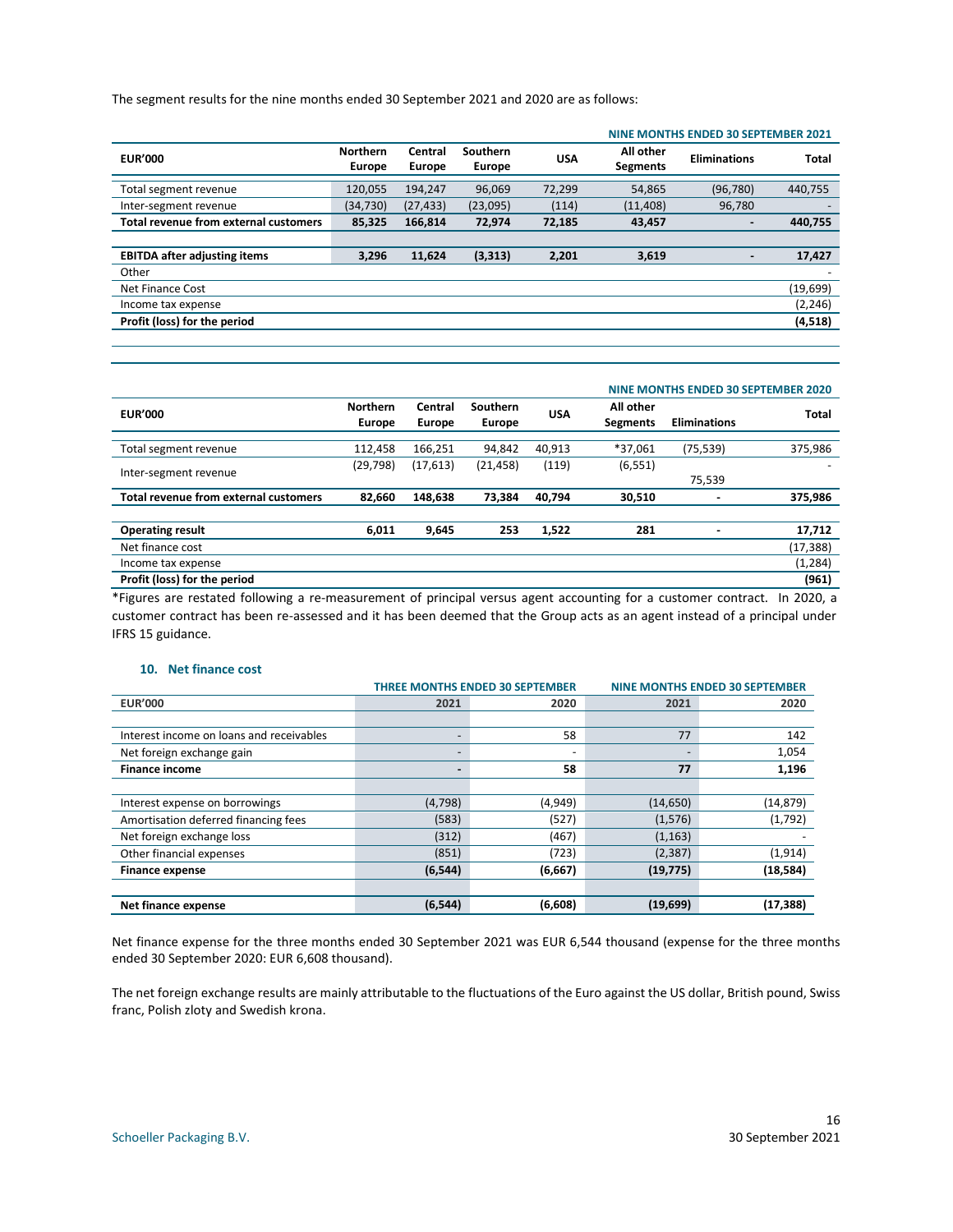#### **11. Income tax expense**

Income tax expense/income is recognized based on management's estimate of the average annual income tax rate expected for the full financial year. The total income tax expense for the nine months ended 30 September 2021 amounted EUR 2,246 thousand (nine months ended 30 September 2020 income tax expense: EUR 1,284 thousand).

#### **12. Loans and borrowings**

The carrying amounts of loans and borrowings are as follows:

|                                                     |         |                 | <b>AS AT 30 SEPTEMBER</b> | <b>AS AT 31 DECEMBER</b>   |         |              |
|-----------------------------------------------------|---------|-----------------|---------------------------|----------------------------|---------|--------------|
|                                                     | 2021    |                 |                           | 2020                       |         |              |
| <b>EUR'000</b>                                      | Current | Non-<br>current | <b>Total</b>              | Non-<br>Current<br>current |         | <b>Total</b> |
|                                                     |         |                 |                           |                            |         |              |
| Senior secured note                                 |         | 250.000         | 250,000                   |                            | 250.000 | 250,000      |
| Deferred financing costs                            |         | (4,060)         | (4,060)                   |                            | (5,509) | (5,509)      |
| Senior secured note at amortised cost               |         | 245,940         | 245,940                   |                            | 244,491 | 244,491      |
| Other credit institutions                           | 1,663   | 20.546          | 22,209                    | 1,380                      | 22,198  | 23,578       |
| Shareholder credit facility (incl accrued interest) |         | 9,899           | 9,899                     |                            | 9,192   | 9,192        |
| Lease liabilities                                   | 16,107  | 31,710          | 47,817                    | 14,996                     | 35,422  | 50,418       |
| Deferred financing costs                            |         | (992)           | (992)                     |                            | (118)   | (118)        |
| <b>Total loans and borrowings</b>                   | 17,770  | 307,103         | 324,873                   | 16,376                     | 311,185 | 327,561      |

#### Movements during the period

#### Senior Secured Notes and the Guarantors

On 25 October 2020, the Group issued EUR 250,000 thousand 6.375% Senior Secured Notes due in 2024. Interest on the Notes is paid semi-annually in arrears on 1 May and 1 November of each year and accrues at a rate equal to 6.375% per annum. The maturity date of the notes is 1 November 2024. The Notes are listed and permitted to deal with at The Channel Island Securities Exchange Authority Limited.

The Notes are the Group's general senior obligations and rank pari passu in right of payment with any existing and future obligations that are not subordinated in right of payment to the Notes, including the revolving credit facility. No financial covenants apply to the Notes unless a change of control occurs.

The Notes are guaranteed on a senior secured basis by some of the Group subsidiaries located in the Netherlands, the United Kingdom, France, Germany, Spain, Belgium and the United States (Guarantors) and are secured by first-ranking security interest over the same assets that secure the Revolving Credit Facility (collateral).

We or our affiliates may, at any time and from time to time, seek to retire or purchase our outstanding debt through cash purchases and/or exchanges for equity or debt, in open-market purchases, privately negotiated transactions or otherwise. Such repurchases or exchanges, if any, will be upon such terms and at such prices as we may determine, and will depend on prevailing market conditions, our liquidity requirements, contractual restrictions and other factors. The amounts involved may be material.

Total loans and borrowings decreased by EUR 2.7 million to EUR 324.9 million, mainly due to lower lease liabilities.

As at 30 September 2021, EUR 2.2 million was drawn against the revolving credit facility for the guarantees (31 December 2020: EUR 1.6 million).

#### **13. Provisions**

| <b>EUR'000</b>                        | Restructuring            | <b>Claims</b> | Total |
|---------------------------------------|--------------------------|---------------|-------|
|                                       |                          |               |       |
| As at 1 January 2021                  | 481                      | 474           | 955   |
| Provisions made during the year*      | 403                      | 294           | 697   |
| Provisions used during the year       | $\overline{\phantom{0}}$ | (22)          | (22)  |
| Provisions reversed during the year   | (440)                    | (75)          | (515) |
| Effect of movements in exchange rates |                          |               |       |

Schoeller Packaging B.V. 30 September 2021

17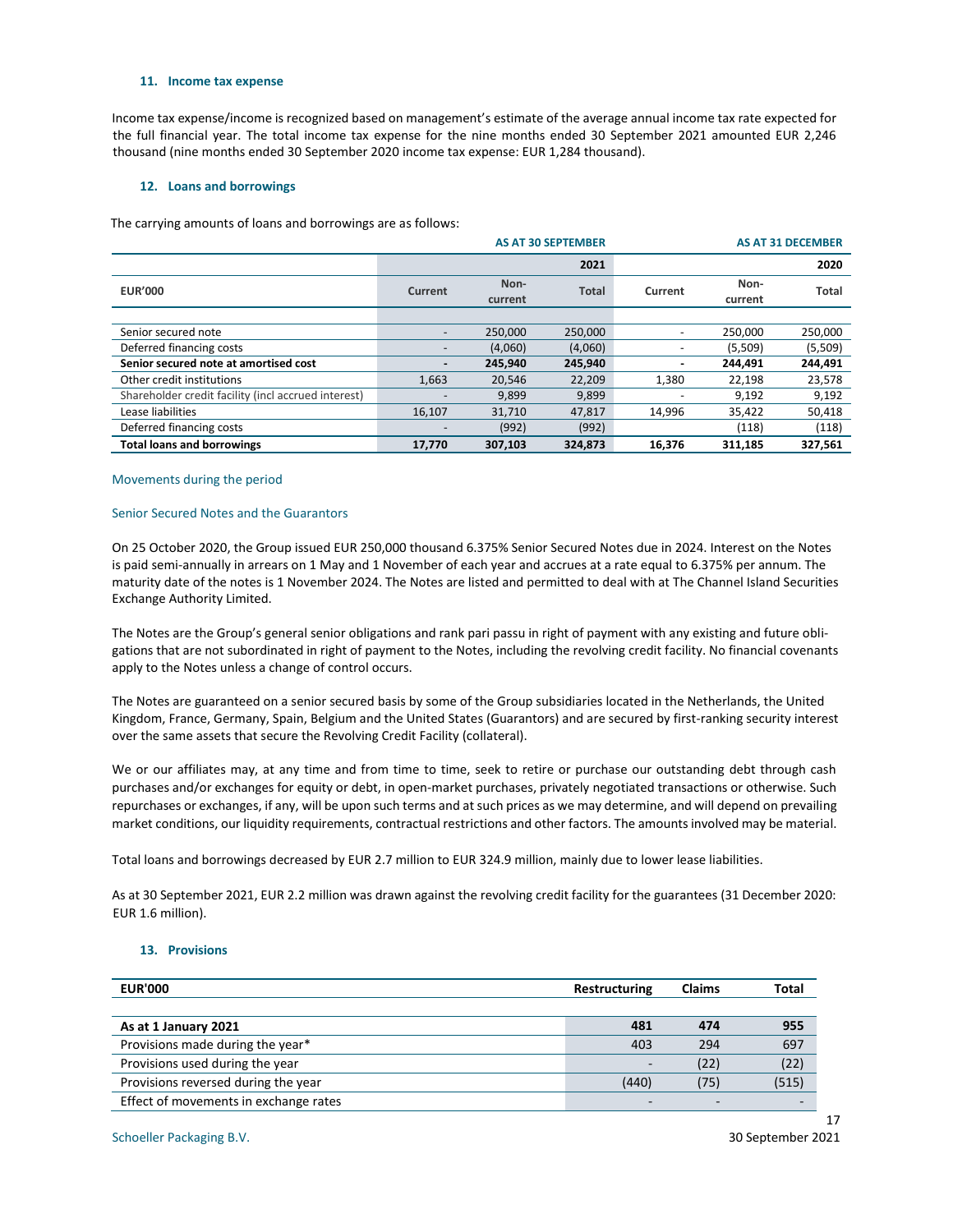| As at 30 June 2021                    | 444                  | 671    | 1,115 |
|---------------------------------------|----------------------|--------|-------|
|                                       |                      |        |       |
| Non-current                           | ٠                    | 282    | 282   |
| Current                               | 444                  | 389    | 833   |
| <b>Total provisions</b>               | 444                  | 671    | 1,115 |
|                                       |                      |        |       |
| <b>EUR'000</b>                        | <b>Restructuring</b> | Claims | Total |
|                                       |                      |        |       |
| As at 1 January 2020                  | 1,238                | 390    | 1,628 |
| Provisions made during the year*      | 76                   | 168    | 244   |
| Provisions used during the year       | (450)                |        | (450) |
| Provisions reversed during the year   | (383)                | (84)   | (467) |
| Effect of movements in exchange rates | ٠                    | -      |       |
| As at 31 December 2020                | 481                  | 474    | 955   |
|                                       |                      |        |       |
| Non-current                           | 440                  |        | 440   |
| Current                               | 41                   | 474    | 515   |
| <b>Total provisions</b>               | 481                  | 474    | 955   |

\*part of the severance payments made have been recorded as Employee Benefit Cost (see note 8; and have not been separately reflected in the movement of the provisions.

The economic outflow of non-current provisions is expected to occur within one to three years.

#### Restructuring

The restructuring provision reflects the directors' best estimates of the cost to fulfil internally announced plans. These costs are directly related to the plans and include the cost of employee settlements. It does not include any amount for the future performance of the ongoing businesses concerned.

#### Claims

In Q3 2021, the provision for claims included claims related to disputes with customers.

#### **14. Contingencies**

#### Dutch fiscal unity

The wholly owned subsidiaries established in The Netherlands constitute a tax group for the purpose of corporate income tax together with the shareholder Schoeller Packaging Holding B.V. As a consequence, each Group in the tax group is jointly and severally liable for tax liabilities of the tax entity as a whole. The Group recognises the corporate income tax as if it is solely responsible for its own corporate income tax.

#### **Warranties**

The Group does not provide for warranties, since no major claims have been received or payments made in connection with product warranty issues in recent years. However, contingencies might exist for product warranties, with no material losses expected.

#### Legal proceedings

The Group is involved in some legal proceedings and other claims. In the judgement of management, no losses in excess of provisions made, which would be material in relation to the Group's financial position, are likely to arise in respect of these matters, although their occurrence may have a significant effect on periodic results.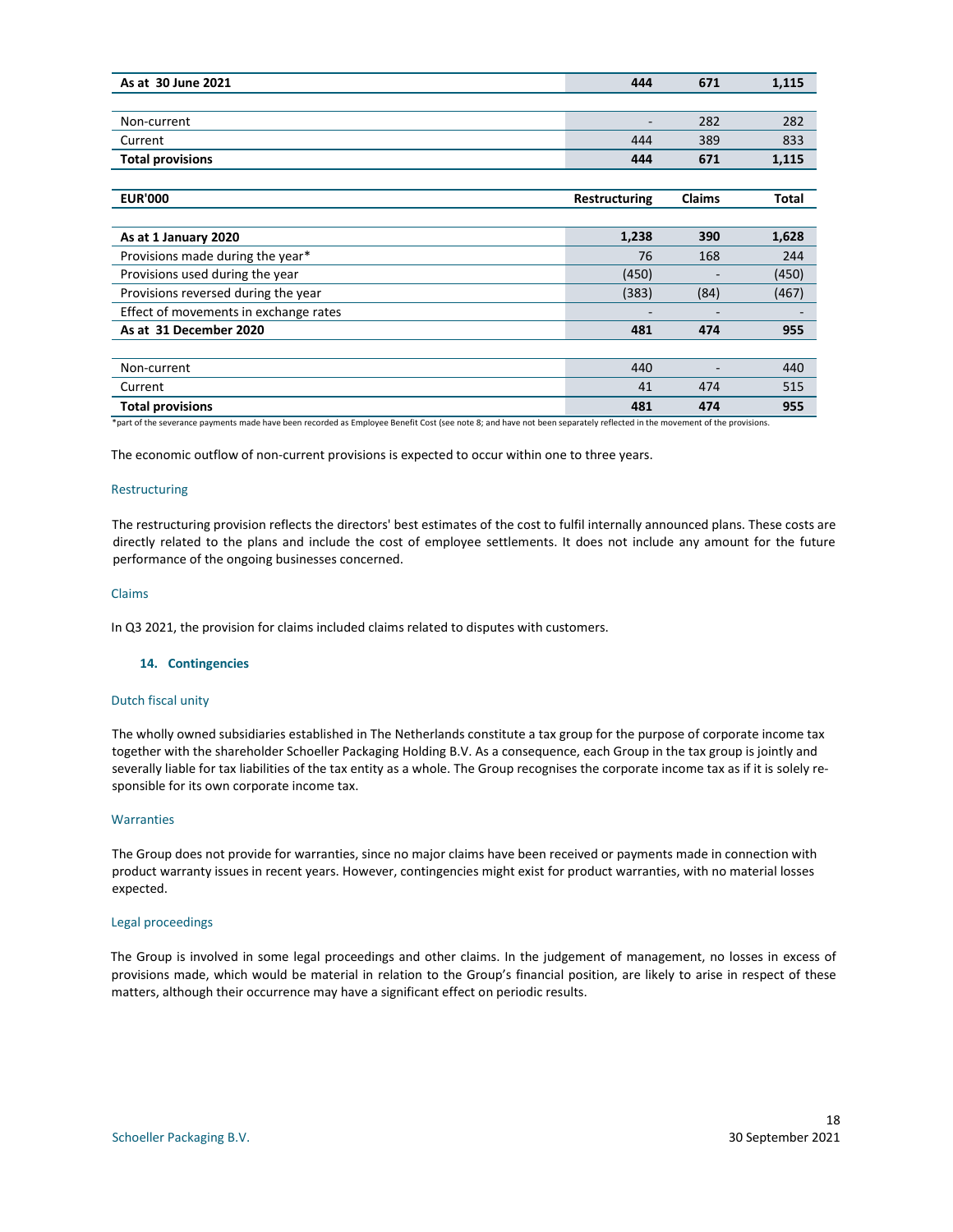#### **15. Related party transactions**

There have been no changes in the nature of the related party transactions in the nine months ended 30 September 2021 as compared to the year ended 31 December 2020.

The Group has a commitment for a EUR 65 million investor facility from entities affiliated with Brookfield Business Partners L.P. As of 30 September 2021, an amount of EUR 9.9m was drawn under this facility including capitalized & accrued interest.

#### **16. Seasonality of Operations**

Historically, our business has not been subject to significant seasonality. Many of our end-markets have differing periods of seasonal highs and lows and therefore any seasonal effects in specific end-markets are counterbalanced by the divergent seasonal effects of other end-markets. However, demand for our products tends to peak in the third quarter and in the fourth quarter with a comparative low period early in the first quarter.

#### **17. Fair value of financial instruments**

The fair values of financial assets and liabilities as at 30 September 2021 and 31 December 2020 are as follows.

|                              | <b>AS AT 30 SEPTEMBER</b> |                   |                                | <b>AS AT 31 DECEMBER</b> |            |                                |
|------------------------------|---------------------------|-------------------|--------------------------------|--------------------------|------------|--------------------------------|
| <b>EUR'000</b>               |                           |                   | 2021                           |                          |            | 2020                           |
| <b>Financial liabilities</b> | Carrying<br>amount        | <b>Fair value</b> | <b>Fair value</b><br>hierarchy | Carrying<br>amount       | Fair value | <b>Fair value</b><br>hierarchy |
| Senior secured note          | 250.000                   | 258.513           |                                | 250.000                  | 260.938    |                                |

We have not added further disclosure on fair value as the carrying value of the other financial instruments are equal to their fair value.

#### **18. Events after the balance sheet date**

There have been no events after the reporting date that require recognition or disclosure in the Financial report for the period ended 30 September 2021. As per the company's performance during the year, there are no material impacts related to Covid-19 pandemic that are foreseen.

Hoofddorp, 29 October 2021